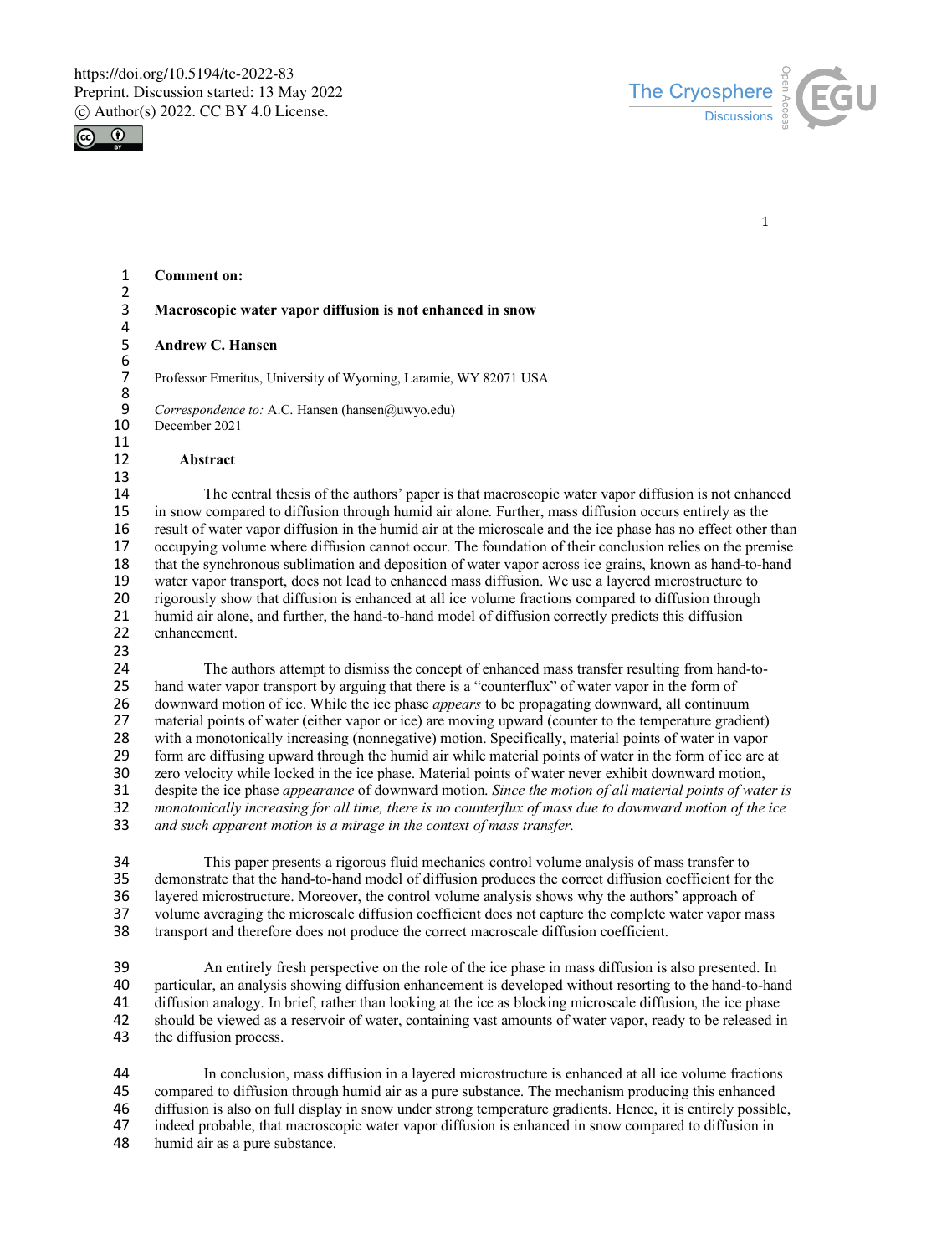



2

#### 49 **1. Introduction**

50<br>51 51 Heat and mass transfer at the macroscale of a snow cover is a complex phenomenon, even under 52 the simplest of conditions. The challenges in modeling thermophysical processes in snow stem from the 52 the simplest of conditions. The challenges in modeling thermophysical processes in snow stem from the fact that snow is a phase changing mixture of ice and humid air. Under a macroscale temperature 53 fact that snow is a phase changing mixture of ice and humid air. Under a macroscale temperature gradient, the transport properties for snow are influenced by water vapor diffusion. Diffusion is, in 54 gradient, the transport properties for snow are influenced by water vapor diffusion. Diffusion is, in turn,<br>55 influenced by several microscale factors including elevated temperature gradients in the humid air as we 55 influenced by several microscale factors including elevated temperature gradients in the humid air as well<br>56 as the complex 3D topology of the ice phase. However, without question, the most vexing aspect of 56 as the complex 3D topology of the ice phase. However, without question, the most vexing aspect of 57 modeling diffusion is the condensation and sublimation of water molecules resulting in "hand-to-harmodeling diffusion is the condensation and sublimation of water molecules resulting in "hand-to-hand" 58 water vapor transport as famously described by Yosida (1955).

59

60 Figure 1 shows two forms of water vapor transport in snow under the influence of a macroscale temperature gradient. Some water vapor molecules follow paths around ice grains while others undergo 62 sublimation and condensation, resulting in the hand-to-hand vapor transport described by Yosida. While the existence of hand-to-hand water vapor transport is well known for some  $60+$  vears, there remains the existence of hand-to-hand water vapor transport is well known for some 60+ years, there remains 64 controversary surrounding the relation of this mass transfer mechanism to the diffusion coefficient of snow. snow.

66<br>67

67 Let  $D_{v-a}$  represent the binary diffusion coefficient of water vapor in air. One view of mass transfer in snow is that water vapor diffusion is driven by the local (microscale) temperature gradiently 68 transfer in snow is that water vapor diffusion is driven by the local (microscale) temperature gradient in the humid air constituent. Since the phase transitions that take place at the microscale serve as a temporary 69 the humid air constituent. Since the phase transitions that take place at the microscale serve as a temporal 50 storage of vapor in the form of ice, they should, in principle, reduce the effective water vapor transport. 70 storage of vapor in the form of ice, they should, in principle, reduce the effective water vapor transport,<br>71 and therefore reduce the effective diffusion coefficient. The work of Giddings and LaChapelle (1962). 71 and therefore reduce the effective diffusion coefficient. The work of Giddings and LaChapelle (1962),<br>72 Calonne et al. (2014). Shertzer and Adams (2018), and Fourteau et al. (2021a, 2021b) follow this line of 72 Calonne et al. (2014), Shertzer and Adams (2018), and Fourteau et al. (2021a, 2021b) follow this line of reasoning. In brief, they adopt the view reasoning. In brief, they adopt the view

#### 74  $D_s < D_{v-a}$ .

75 An alternate perspective of mass transfer in snow is that hand-to-hand vapor transport resulting<br>76 from sublimation and deposition of water vapor is a transport mechanism contributing to the diffusion from sublimation and deposition of water vapor is a transport mechanism contributing to the diffusion 77 coefficient,  $D_s$ . In this context, the ice phase is viewed as a near instantaneous source/sink of water vapor<br>78 transport, thereby shortening diffusion paths through the humid air and enhancing diffusion rates. The k 78 transport, thereby shortening diffusion paths through the humid air and enhancing diffusion rates. The key<br>79 attribute of this reasoning is that water vapor molecules are indistinguishable from one another. Water 79 attribute of this reasoning is that water vapor molecules are indistinguishable from one another. Water vapor condensing on the bottom of an ice grain is identical, in form, to water vapor sublimating off the vapor condensing on the bottom of an ice grain is identical, in form, to water vapor sublimating off the 81 top of an ice grain. Prior research advocating this position may be found in Yosida (1955), Sommerfeld<br>82 (1982). Colbeck (1993), and Hansen (2019). This approach suggests that, for low density snow, the 82 (1982), Colbeck (1993), and Hansen (2019). This approach suggests that, for low density snow, the 83 diffusion coefficient for snow lies close to the diffusion coefficient for humid air alone with perhaps a slight enhancement under strong temperature gradients (Hansen, 2019). slight enhancement under strong temperature gradients (Hansen, 2019).

85

86 The paper begins with a comparison of the mathematical framework of the two approaches to the diffusion coefficient outlined above. The comparison is presented in the context of a layered diffusion coefficient outlined above. The comparison is presented in the context of a layered 88 microstructure of ice and humid air, Figure 2. The layered microstructure represents an ideal<br>89 microstructure to study in that hand-to-hand water vapor transport plays a dominant role in m 89 microstructure to study in that hand-to-hand water vapor transport plays a dominant role in mass transfer.<br>90 In addition, an analytical solution for the energy flux exists—a solution based only on one-dimensional 90 In addition, an analytical solution for the energy flux exists—a solution based only on one-dimensional heat and mass transfer principles with a long history of supporting development. heat and mass transfer principles with a long history of supporting development.

92

93 Next, a rigorous control volume analysis of balance of mass is performed as an independent 94 calculation of the diffusion coefficient. The control volume analysis brings to light three important results: i) the hand-to-hand model of diffusion correctly predicts the diffusion coefficient, ii) volum 95 results: i) the hand-to-hand model of diffusion correctly predicts the diffusion coefficient, ii) volume<br>96 averaging the local (microscale) mass flux, as presented in Fourteau et al. (2021a), does not capture to averaging the local (microscale) mass flux, as presented in Fourteau et al. (2021a), does not capture the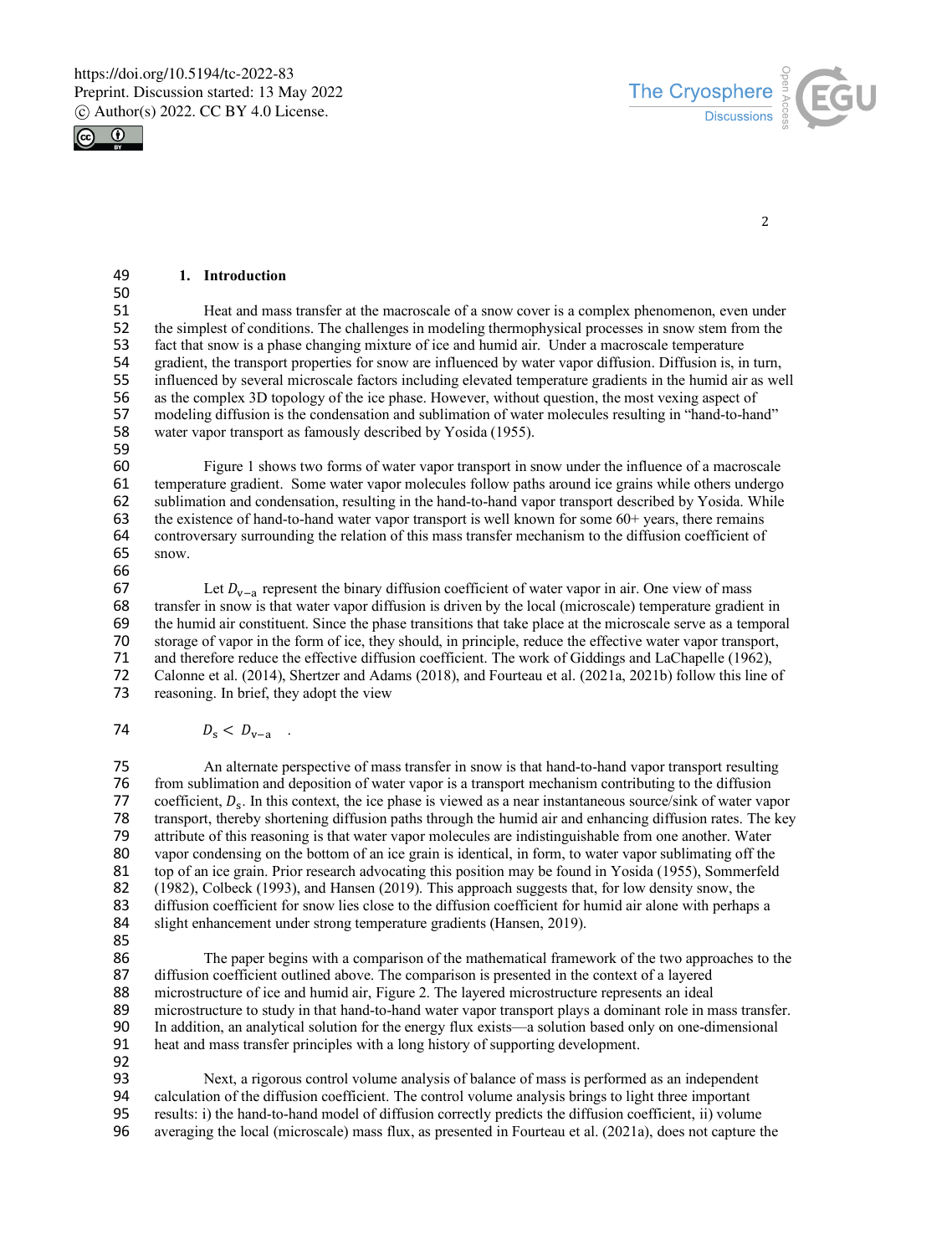



```
3
```
97 total transport of water moving through the system, and iii) diffusion is enhanced at all ice volume<br>98 fractions compared to diffusion through humid air alone. fractions compared to diffusion through humid air alone.

99<br>100

100 While the hand-to-hand diffusion analogy is elegant and incredibly valuable in properly modeling<br>101 mass diffusion, the fundamental criticism remains that the proposed diffusion mechanism, as put forth by 101 mass diffusion, the fundamental criticism remains that the proposed diffusion mechanism, as put forth by<br>102 Yosida (1955), "is not physically sound" (Fourteau et al., 2021a). An entirely fresh perspective on 102 Yosida (1955), "is not physically sound" (Fourteau et al., 2021a). An entirely fresh perspective on 103 diffusion is provided where hand-to-hand water vapor transport is dispensed with as a diffusion 103 diffusion is provided where hand-to-hand water vapor transport is dispensed with as a diffusion 104 mechanism while achieving the same results. In brief, rather than looking at the ice as blocking<br>105 microscale diffusion, the ice phase should be viewed as a reservoir of water vapor existing within 105 microscale diffusion, the ice phase should be viewed as a reservoir of water vapor existing within the 106 material. Remarkable clarity on mass diffusion in ice/humid air mixtures is achieved in an entirely 106 material. Remarkable clarity on mass diffusion in ice/humid air mixtures is achieved in an entirely 107 different light. different light.

108

Hand-to-hand vapor transport is also an important mechanism of mass transfer in snow as, 110 without it, there would be no temperature gradient metamorphism. Hence, the layered microstructure 111 provides a foundational guide as to how to move forward in studying thermophysical processes in sno 111 provides a foundational guide as to how to move forward in studying thermophysical processes in snow.

112 113<br>114

121

124

126

128

#### 2. **Ground truths**

115<br>116 116 In this section, two topics are introduced that provide a valuable foundation for the heat and mass<br>117 transfer analysis that follows. The results are noncontroversial and simply represent ground truths 117 transfer analysis that follows. The results are noncontroversial and simply represent ground truths 118 necessary to move forward. 119<br>120

Some basic assumptions are also introduced that are assumed to hold at all times, including:

- 122 Infinitely fast surface kinetics for deposition and sublimation of water vapor are assumed 123 for the layered microstructure of ice and humid air
- 125 The humid air is saturated
- 127 Convection and radiation are neglected

#### 129 **2.1 Defining the mass flux**

130 To begin, a few comments about the nature of flux vectors in general are appropriate. In physics<br>131 and applied mathematics, the flux of a vector quantity represents the amount of the vector field passing and applied mathematics, the flux of a vector quantity represents the amount of the vector field passing 132 through a surface per unit of area per unit of time. Specifically, referring to Figure 3, if *n* defines a unit 133 normal for the differential surface, dS, and F is a vector field, the flux through the surface is a scalar 134 given by

Flux = ∫ ∙ 3ℛ 135 , (1)

136 where  $\partial \mathcal{R}$  defines the surface. Examples of flux are numerous in mechanics and include phenonena such 137 as mass flux, momentum flux, and kinetic energy flux. The *flux of mass across the boundary*  $\partial \mathcal{R}$  is of 138 interest here, i.e., let  $\mathbf{F} = \rho \mathbf{v}$ 139 140 mass flux =  $-\int_{\partial \mathcal{R}} \rho \, \mathbf{v} \cdot \mathbf{n} \, dS$  . (2) 141 142 The minus sign in the above simply indicates mass is leaving the region  $\mathcal{R}$ .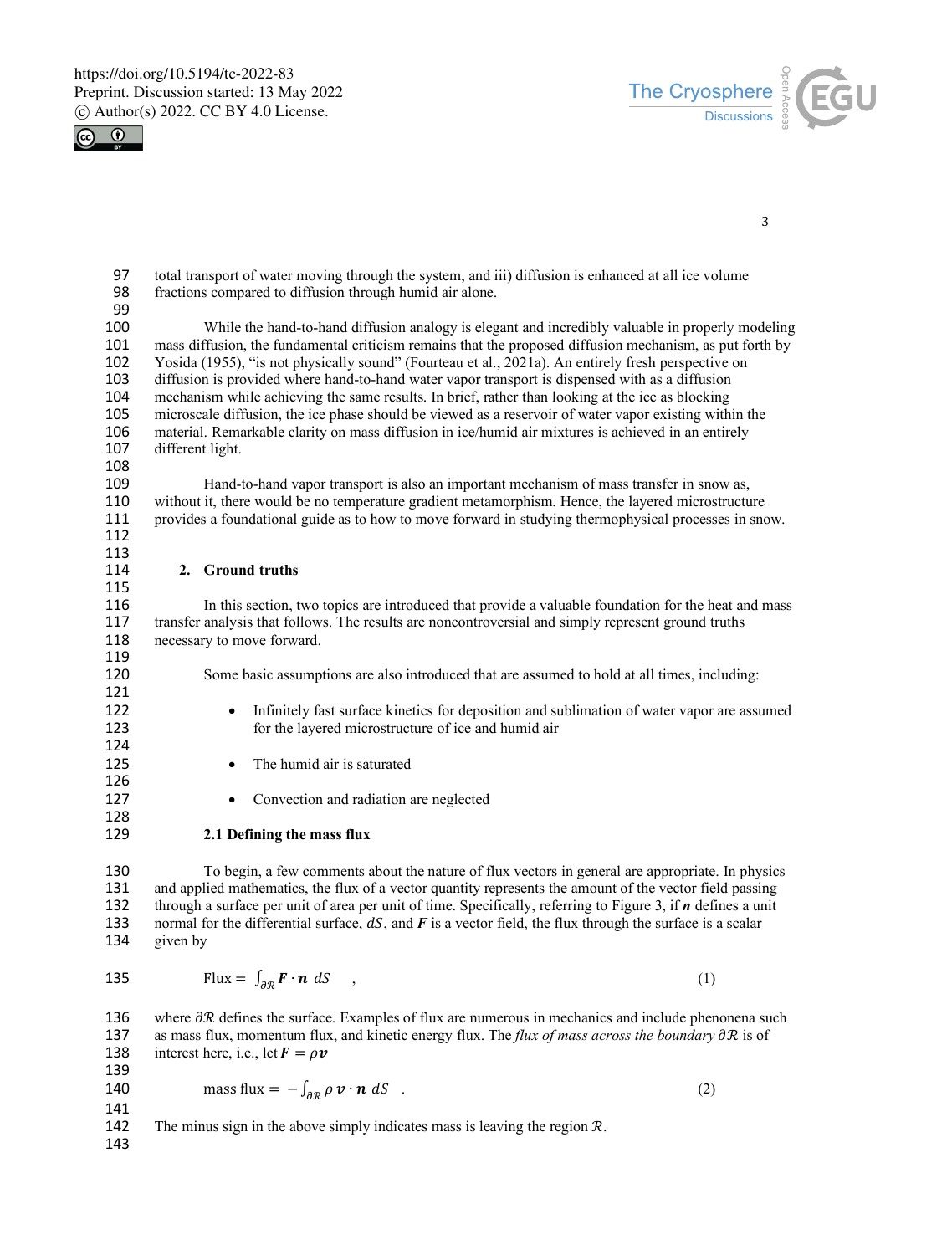



4

144 Now return to Figure 2(a), showing the homogenized layered microstructure in the presence of a 145 temperature gradient, bounded by solid ice blocks held at fixed temperatures. The mass flux across the 146 upper boundary of the layered microstructure is the amount of mass passing through the upper surface 146 upper boundary of the layered microstructure is the amount of mass passing through the upper surface per 147 unit of area per unit of time. Physically, it is the amount of water vapor turning to ice at the solid 147 unit of area per unit of time. Physically, it is the amount of water vapor turning to ice at the solid<br>148 ice/humid air boundary. Note that a humid air layer within the layered microstructure always lies 148 ice/humid air boundary. Note that a humid air layer within the layered microstructure always lies adjacent to the solid ice block.

150

151 As time proceeds, ice accretion occurs on the bottom of the bounding upper solid ice block,<br>152 resulting in an advancing ice front that moves downward with time. Importantly, the appearance of 152 resulting in an advancing ice front that moves downward with time. Importantly, the appearance of 153 downward motion is entirely the result of upward motion of water vapor and subsequent deposition on the 154 ice surface. Conservation of mass at the solid ice/humid air interface requires ice surface. Conservation of mass at the solid ice/humid air interface requires 155<br>156

 $\gamma_v v_v = -\gamma_i v_f$  , (3)

158 where  $\gamma_v$  is the water vapor density,  $v_v$  is the vapor diffusion velocity,  $\gamma_i$  is the density of ice, and  $v_f$  is the 159 downward velocity of the accumulating ice front. By tracking the accumulating ice front ov 159 downward velocity of the accumulating ice front. By tracking the accumulating ice front over time at the 160 upper solid ice boundary, either experimentally or theoretically, one is afforded the remarkable upper solid ice boundary, either experimentally or theoretically, one is afforded the remarkable 161 opportunity to quantify the surface mass flux,  $\gamma_v v_v$ , transcending the upper boundary.

162<br>163

157

163 Similarly, the mass flux across the lower boundary is the amount of mass passing through the 164 lower bounding surface per unit of area per unit of time. Physically, it is the amount of ice in the lower<br>165 solid ice block sublimating to water vapor at the solid ice/humid air boundary. As time proceeds. solid ice block sublimating to water vapor at the solid ice/humid air boundary. As time proceeds, 166 sublimation off the lower block results in a receding ice front on the lower bounding ice block that moves 167 downward with time. The rate of ice sublimation is also identical to the microscale humid air mass 168 flux,  $\gamma_v v_v$ .

169

170 The conclusion, then, is that the mass transfer moving through the layered ice/humid air system is 171 the same as the mass flux sublimating from the lower solid ice surface and depositing on the upper ice 171 the same as the mass flux sublimating from the lower solid ice surface and depositing on the upper ice<br>172 surface and this mass flux is given by  $\gamma_v \gamma_v$ . Finally, a bit of numerical context is useful here in that th 172 surface and this mass flux is given by  $\gamma_v v_v$ . Finally, a bit of numerical context is useful here in that the magnitude of  $(v_f / v_v)$  is on the order of  $10^{-6}$ . magnitude of  $(v_f / v_v)$  is on the order of 10<sup>-6</sup>.

- 174<br>175
- 176<br>177

179

181

175 **2.2 The energy flux of humid air as a pure substance**

177 The energy flux of humid air as a pure substance follows the classic work on *Transport* 178 *Phenomena* by Bird et al. (1960). In brief, the total energy flux for humid air may be written a *Phenomena* by Bird et al. (1960). In brief, the total energy flux for humid air may be written as

180 
$$
q = q^{(c)} + q^{(d)}
$$
 (4)

182 where  $q^{(c)}$  is the conductive flux and  $q^{(d)}$  represents "contribution from the interdiffusion of the various species present." Utilizing Fourier's law for the conductive flux and Fick's law for the diffusive flux 183 species present." Utilizing Fourier's law for the conductive flux and Fick's law for the diffusive flux 184 (Bird et al., 1960), the 1D energy flux for humid air may be expressed as (Hansen and Foslien, 2015) 184 (Bird et al., 1960), the 1D energy flux for humid air may be expressed as (Hansen and Foslien, 2015) 185

186 
$$
q = -\left(k_{\text{ha}} + u_{\text{sg}}\left(\frac{d\gamma_{\text{v}}}{d\theta}\right)D_{\text{v}-\text{a}}\right)\frac{\partial\theta}{\partial x},
$$
\n(5)

187

188 where  $k_{ha}$  is the thermal conductivity,  $D_{v-a}$  is the binary diffusion coefficient of water vapor in air,<br>189  $u_{se}$  is the latent heat of sublimation of ice, and  $\theta$  is the temperature. Following Bird et al. (196  $u_{sg}$  is the latent heat of sublimation of ice, and  $\theta$  is the temperature. Following Bird et al. (1960) one 190 can identify

192 conductive flux = 
$$
-k_{\text{ha}} \frac{\partial \theta}{\partial x}
$$
, (6)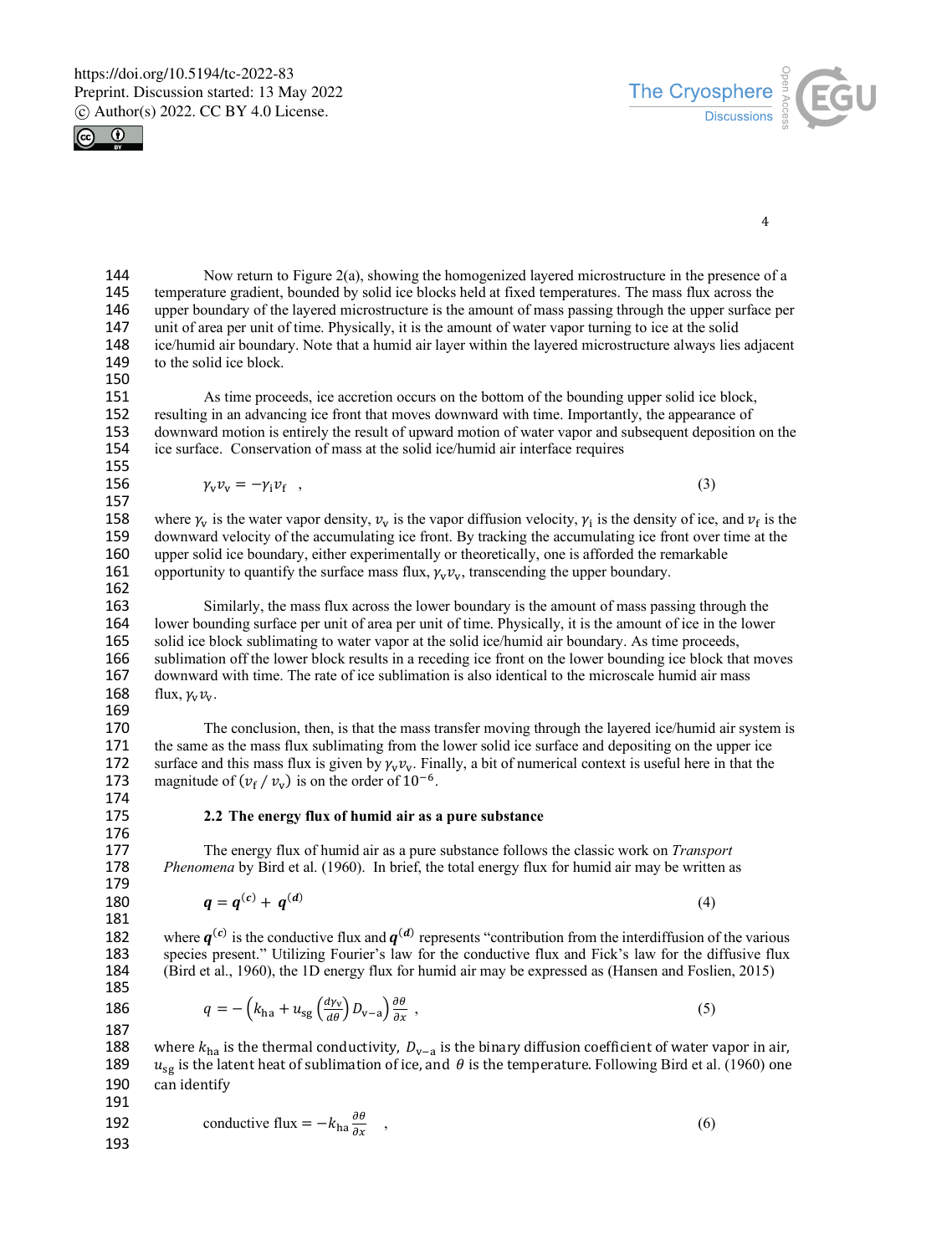



5

| 194 | and |                                                                                                                                            |     |
|-----|-----|--------------------------------------------------------------------------------------------------------------------------------------------|-----|
| 195 |     |                                                                                                                                            |     |
| 196 |     | mass flux = $\gamma_v v_v = -D_{v-a} \left( \frac{d\gamma_v}{d\rho} \right) \frac{\partial \theta}{\partial x}$ .                          | (7) |
| 197 |     |                                                                                                                                            |     |
| 198 |     |                                                                                                                                            |     |
| 199 | 3.  | Comparing the diffusion coefficient definitions                                                                                            |     |
| 200 |     |                                                                                                                                            |     |
| 201 |     | In order to model the thermophysical processes in a snowpack, knowledge of the macroscale                                                  |     |
| 202 |     | energy flux for snow is required. The energy flux is given by                                                                              |     |
| 203 |     |                                                                                                                                            |     |
| 204 |     | $q_{\rm s} = -\left(k_{\rm s} + u_{\rm sg}\left(\frac{d\gamma_{\rm v}}{d\theta}\right)D_{\rm s}\right)\frac{\partial\theta}{\partial x}$ , | (8) |
| 205 |     |                                                                                                                                            |     |
| 206 |     | where $k_s$ is the thermal conductivity and $D_s$ is the diffusion coefficient for snow. While these propert                               |     |

206 where  $k_s$  is the thermal conductivity and  $D_s$  is the diffusion coefficient for snow. While these properties influence the temperature profile through the snowpack, they also evolve with the changing microstructure that occurs during snow metamorphism. As such, analytical models for each of these parameters are sought that can account for microstructural evolution, a lofty goal to be sure.

$$
\begin{array}{c} 210 \\ 211 \end{array}
$$

## 211 **3.1 The layered microstructure**

212 The exact macroscale energy flux density for the layered ice/humid air microstructure is fully<br>213 developed in Hansen and Foslien (2015). However, a dramatic simplification of the analytical form of developed in Hansen and Foslien (2015). However, a dramatic simplification of the analytical form of the 214 energy flux may be achieved by restricting ice volume fractions to be less than 0.8. This simplified form 215 of the energy flux is given by of the energy flux is given by

$$
q_{\text{lm}} = -\left( \left( \frac{k_{\text{ha}}}{\phi_{\text{ha}}} \right) + \left( \frac{D_{\text{v}-\text{a}}}{\phi_{\text{ha}}} \right) u_{\text{sg}} \frac{d\gamma_{\text{v}}}{d\theta} \right) \frac{\partial \theta}{\partial x} \quad , \tag{9}
$$

217<br>218

where the subscript "lm" denotes "layered microstructure." Figure 4 provides a comparison of the exact 219 energy flux and the approximate energy flux of Eq. (9) at  $-2^{\circ}$ C. The figure shows the exact and 220 approximate forms of the energy flux are nearly identical for  $\phi_i < 0.8$ . Furthermore, the approximate 221 form is most accurate at low densities where diffusion is most prominent. Equation (9) serves as a star form is most accurate at low densities where diffusion is most prominent. Equation (9) serves as a starting 222 point for the discussion of the two definitions of the diffusion coefficient.

223<br>224

224 An important feature of the development of the energy flux of the layered microstructure is that 225 the energy flux of the macroscale continuum is identical to the energy flux of the ice and humid air 225 the energy flux of the macroscale continuum is identical to the energy flux of the ice and humid air 226 constituents respectively, i.e.,

227

$$
q_{\text{lm}} = q_{\text{ha}} = q_i \tag{10}
$$

229

## 230 This relationship is used repeatedly to transition from the macroscale to the humid air microscale

## 231<br>232 233

#### 232 **3.2 The bounding surface flux approach to the diffusion coefficient**

234 The macroscale energy flux of Eq. (9) can be placed into a familiar form for heat transfer in 235 humid air alone as presented in Section 2.2. By restricting the ice volume fraction to values below 0.8, 236 the constituent temperature gradients may be approximated as 237

238  $\left(\frac{\partial \theta}{\partial \xi}\right)_1 \approx 0$  and  $\left(\frac{\partial \theta}{\partial \xi}\right)_{\text{ha}} = \left(\frac{1}{\phi_{\text{ha}}}\right) \frac{\partial \theta}{\partial x}$ .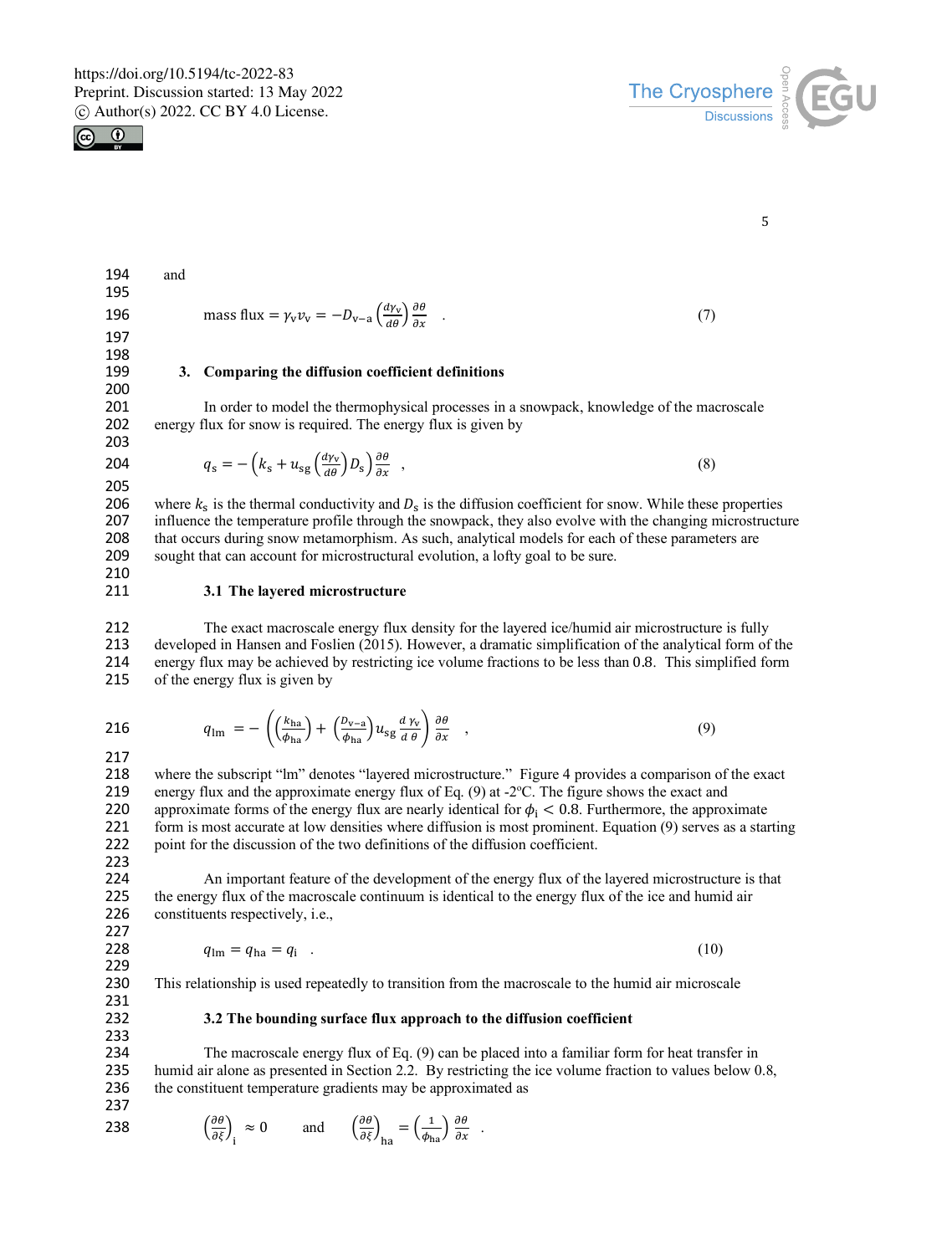



6

240 Noting the above and recognizing the energy flux at the macroscale is identical to the energy flux through 241 the humid air layer leads to the humid air layer leads to

242

239

243  $q_{\text{lm}} = q_{\text{ha}} = -\left(k_{\text{ha}} + D_{\text{v}-\text{a}} u_{\text{sg}} \frac{d v_{\text{v}}}{d \theta}\right) \left(\frac{\partial \theta}{\partial \xi}\right)_{\text{ha}}.$  (11)

244<br>245 245 Equation (11) is recognized as a precise restatement of Eqs. (4) and (5), defining the energy flux of 246 humid air as a pure substance following the classic work on *Transport Phenomena* by Bird et al. (1960)— 246 humid air as a pure substance following the classic work on *Transport Phenomena* by Bird et al. (1960)—<br>247 a fundamental ground truth. Following Bird et al. one can write a fundamental ground truth. Following Bird et al. one can write 248

249 conductive flux = 
$$
-k_{\text{ha}} \left( \frac{\partial \theta}{\partial \xi} \right)_{\text{ha}}
$$

250

$$
250
$$
  
251 =  $-\left(\frac{k_{\text{ha}}}{\phi_{\text{ha}}}\right)\frac{\partial \theta}{\partial x}$ , (12)

252 253 and

$$
254\,
$$

255 mass flux = 
$$
-D_{v-a} \left(\frac{d\gamma_v}{d\theta}\right) \left(\frac{\partial \theta}{\partial \xi}\right)_{ha}
$$
  
256 =  $-\left(\frac{D_{v-a}}{\phi_{ha}}\right) \left(\frac{d\gamma_v}{d\theta}\right) \frac{\partial \theta}{\partial x}$  (13)

258 Note that the conductive flux and the mass flux identified above are correct for the macroscale<br>259 lavered continuum as well as the microscale of the pure humid air laver. Specifically, the mass flux of layered continuum as well as the microscale of the pure humid air layer. Specifically, the mass flux of Eq. 260 (13) is identical to the surface flux of water vapor crossing the boundaries at the interface of the solid<br>261 ice/humid air mixture—at the upper boundary in the form of deposition and ice accretion as well as at ice/humid air mixture—at the upper boundary in the form of deposition and ice accretion as well as at the 262 lower boundary in the form of sublimation. In other words, Eq. (13) represents the mass flux moving 263 through the ice/humid air mixture.

264 Consistent with the above discussion, the conductive heat flux and mass flux lead to following<br>265 definitions of thermal conductivity and the diffusion coefficient given by definitions of thermal conductivity and the diffusion coefficient given by

266 267

269

$$
k_{\text{lm}} = \left(\frac{k_{\text{ha}}}{\phi_{\text{ha}}}\right) \tag{14}
$$

270 and

 $D_{\text{lm}} = \left(\frac{D_{\text{v}-\text{a}}}{\phi_{\text{v}}} \right)$ 

271

$$
D_{\text{Im}} = \left(\frac{\nu_{\text{v}-\text{a}}}{\phi_{\text{ha}}}\right) \tag{15}
$$

273 While the specific forms of the conductive flux and mass flux given in Eqs.  $(12)$  and  $(13)$  may 275 seem intuitively obvious for a layered ice/humid air microstructure and further represent a ground truth 276 for energy transfer in humid air as a pure substance, they are at the very heart of the historical (and 277 current) controversy surrounding the diffusion coefficient.

278 Forteau et al. (2021a) argue that the decomposition of Eq. (9) into a conductive flux and a mass 280 flux defined by Eqs. (12) and (13) is not unique and other decompositions exist. In particular, their 281 arguments focus on volume averaging the local (microscale) mass flux to obtain the macroscale mass 282 flux.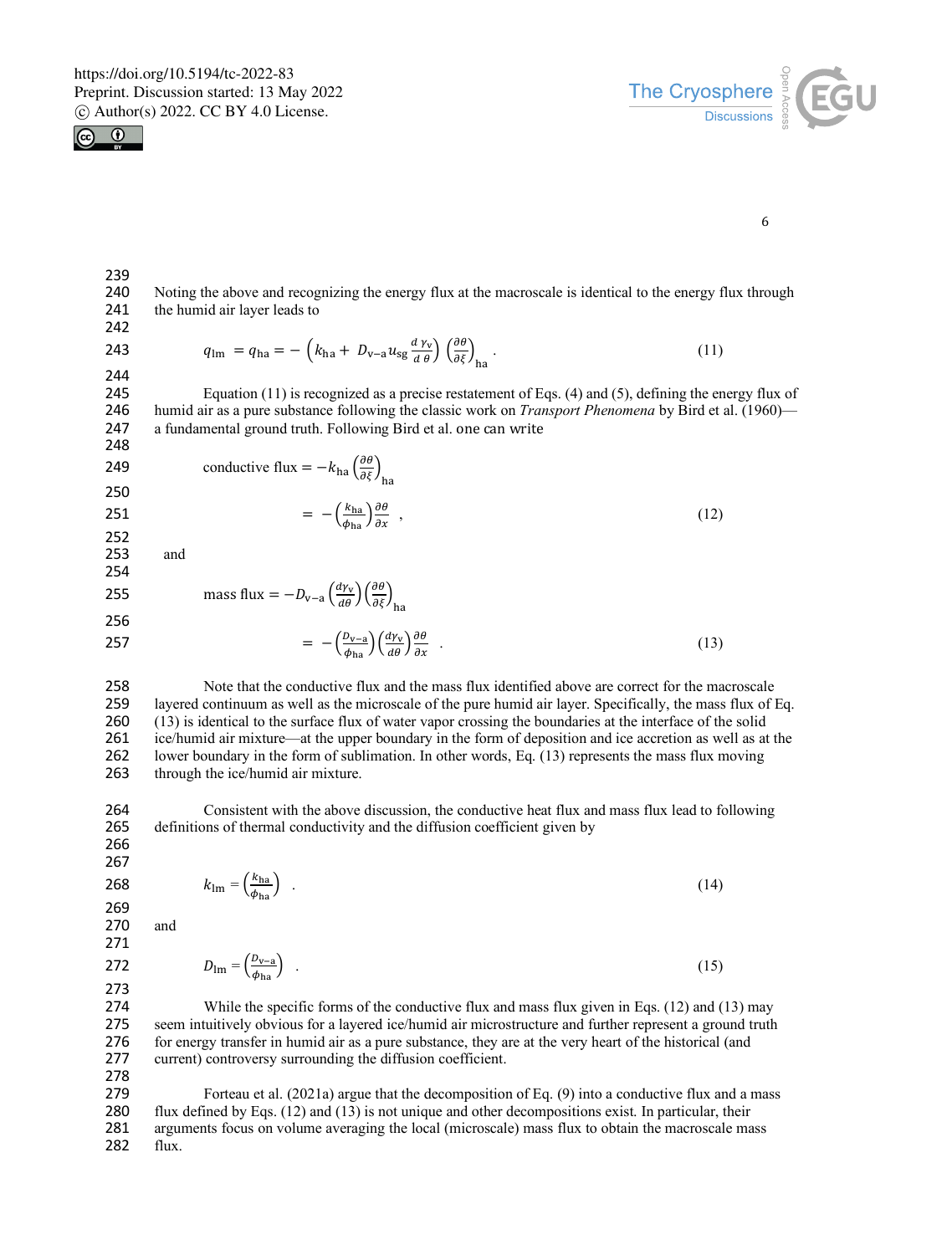

283<br>284



7

#### 284 **3.3 A volume averaged approach to the diffusion coefficient**

285<br>286 286 Fourteau et al. (2021a) present arguments that the diffusion coefficient may be computed by 287 volume averaging the diffusion through the humid air phase and assuming the ice volume does not 287 volume averaging the diffusion through the humid air phase and assuming the ice volume does not 288 contribute to diffusion. In the context of the lavered microstructure, volume averaging the local mas 288 contribute to diffusion. In the context of the layered microstructure, volume averaging the local mass flux<br>289 of Eq. (13) over the entire volume leads to a macroscale diffusion coefficient given by of Eq.  $(13)$  over the entire volume leads to a macroscale diffusion coefficient given by 290<br>291

291 
$$
D_{lm} = D_{v-a}
$$
 (16)

292<br>293 293 Noting the energy flux of Eq.  $(9)$ , the above definition of the diffusion coefficient leads to 294 a definition of thermal conductivity given by (see Eq. C7, Appendix C, Fourteau et al., 2021a) a definition of thermal conductivity given by (see Eq. C7, Appendix C, Fourteau et al., 2021a)

$$
k_{\rm lm} = \left( \frac{\left( k_{\rm ha} + \phi_{\rm i} D_{\rm v-a} u_{\rm sg} \left( \frac{d\gamma_{\rm v}}{d\theta} \right) \right)}{\phi_{\rm ha}} \right) \tag{17}
$$

296 The above thermal conductivity and diffusion coefficient decomposition suggested by Fourteau et<br>297 al. (2021a–2021b) while a correct mathematical decomposition of the energy flux has some troubling al. (2021a, 2021b), while a correct mathematical decomposition of the energy flux, has some troubling 298 aspects related to the physics of heat and mass transfer in the layered microstructure including:

- 299 The diffusion coefficient of Eq. (16) does not predict the known mass transport of water vapor 300 leaving the upper boundary of Figure 2(a) in the form of ice accretion on the upper solid ice 301 block, or water vapor crossing the lower boundary in the form of sublimation from the lower 302 ice block. Moreover, it clearly does not represent the total mass transfer due to diffusion as the 303 thermal conductivity of Eq. (17) also contains a diffusion term. thermal conductivity of Eq. (17) also contains a diffusion term.
- 304<br>305 305 • The thermal conductivity of Eq.  $(17)$  does not represent a true thermal conductivity for the 306 avered microstructure, which is correctly defined by Eq.  $(14)$ . Equation  $(14)$  is simply a layered microstructure, which is correctly defined by Eq.  $(14)$ . Equation  $(14)$  is simply a 307 statement of ground truth for thermal conductivity of humid air as a pure substance as outlined<br>308 in Section 2.2. In brief, why should the thermal conductivity of humid air as a pure substance in Section 2.2. In brief, why should the thermal conductivity of humid air as a pure substance 309 involve diffusion.
- 310<br>311 311 The lack of physical meaning of the conductive flux and the mass flux of the approach of 312 Fourteau et al. (2021a, b) may be traced to their definition of the diffusion coefficient based on a v 312 Fourteau et al. (2021a, b) may be traced to their definition of the diffusion coefficient based on a volume 313 average of the local (microscale) diffusion velocity. A precise explanation as to why the volume 314 averaging of the mass flux put forth by Fourteau (2021a) fails to model the mass flux across the averaging of the mass flux put forth by Fourteau (2021a) fails to model the mass flux across the 315 boundaries is provided in Section 4.3.
- 316
- 317 **3.4 The role of hand-to-hand water vapor transport in the macroscale heat and mass**  318 **transport properties**

319 Sections 3.2 and 3.3 lay out two separate views of mass diffusion occurring in a layered<br>320 ice/humid air microstructure. In what follows, additional physical insight into the connection and ice/humid air microstructure. In what follows, additional physical insight into the connection and 321 fundamental differences of the two approaches is provided. In doing so, the role of hand-to-hand water 322 vapor transport in mass diffusion is revealed.

323 Again, begin with the normalized energy flux of the layered microstructure taken from Eq. (9) 324 and written as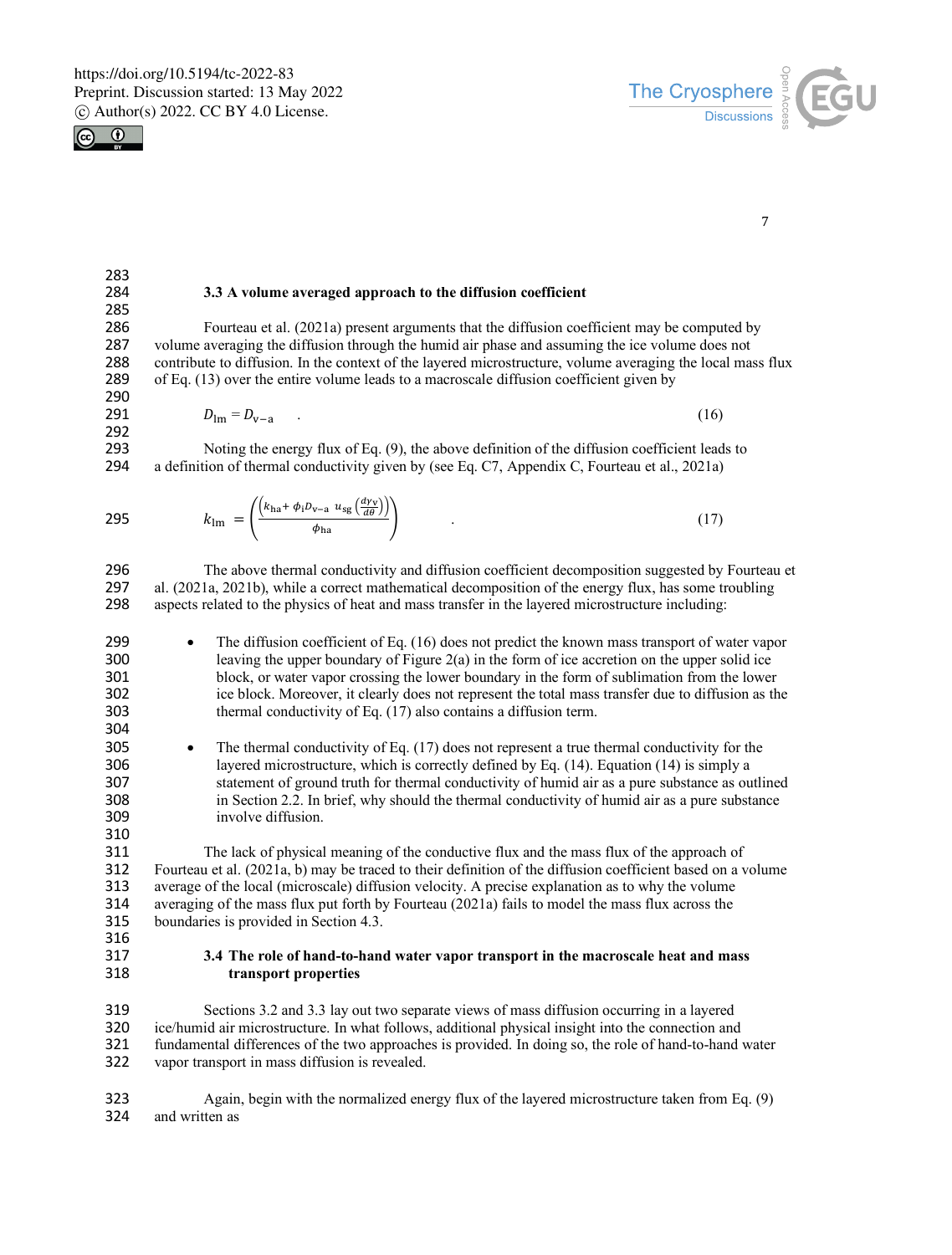$\overline{1}$ 





8

$$
325 \qquad \qquad \frac{q}{\left(\frac{\partial \theta}{\partial x}\right)} = -\left(\frac{k_{\text{ha}}}{\phi_{\text{ha}}} + \left(\frac{D_{\text{v}-\text{a}}}{\phi_{\text{ha}}}\right) u_{\text{sg}} \left(\frac{d\,\gamma_{\text{v}}}{d\,\theta}\right)\right). \tag{18}
$$

326 The second term on the RHS of the above involving diffusion may be broken out into two terms 327 weighted by volume fractions of ice and humid air leading to weighted by volume fractions of ice and humid air leading to

 $\overline{\phantom{0}}$ 

328 
$$
\frac{q}{\left(\frac{\partial \theta}{\partial x}\right)} = -\left(\frac{k_{ha}}{\phi_{ha}} + \underbrace{\phi_i \left(\frac{D_{v-a}}{\phi_{ha}}\right) u_{sg} \left(\frac{d \gamma_v}{d \theta}\right)}_{(2)} + \underbrace{\phi_{ha} \left(\frac{D_{v-a}}{\phi_{ha}}\right) u_{sg} \left(\frac{d \gamma_v}{d \theta}\right)}_{(3)}\right) .
$$
(19)

330 The approach of Fourteau et al. (2021a) presented in Section 3.3 combines Terms 1 and 2 of Eq. 331 (19) to arrive at thermal conductivity and diffusion coefficient definitions given by

$$
k_{\rm lm} = \left(\frac{k_{\rm ha}}{\phi_{\rm ha}}\right) + \phi_{\rm i} \left(\frac{D_{\rm v-a}}{\phi_{\rm ha}}\right) u_{\rm sg} \left(\frac{d\gamma_{\rm v}}{d\theta}\right) \,,\tag{20}
$$

333 and

334 
$$
D_{lm} = D_{v-a}
$$
 (21)

335 As a general observation, Terms 2 and 3 of Eq. (19) clearly involve mass transfer involving the 336 diffusion coefficient of water vapor in air. As noted previously, logic would suggest that these terms be diffusion coefficient of water vapor in air. As noted previously, logic would suggest that these terms be 337 grouped together, rather than combining a mass diffusion term with thermal conductivity as done in Eq. 338 (20).

339 In contrast, the approach of grouping the similar diffusion terms, Term  $2 \& 3$  of Eq. (19), is 340 followed in Section 3.2, leading to the thermal conductivity and diffusion coefficient having the followed in Section 3.2, leading to the thermal conductivity and diffusion coefficient having the 341 definitions of

$$
k_{\rm lm} = \left(\frac{k_{\rm ha}}{\phi_{\rm ha}}\right) \tag{22}
$$

343 and

$$
B_{\rm lm} = \left(\frac{D_{\rm v-a}}{\phi_{\rm ha}}\right) \tag{23}
$$

 The above definitions are developed from a macroscale energy flux of Eq. (9) that is identical to the energy flux of humid air as a pure substance at the microscale. Equation (23), and its associated mass flux given by Eq. (13) also represents the true mass transfer across the upper and lower boundaries of Figure 2(a). Finally, note the striking similarities in Eqs. (22) and (23) and their elegant simplicity.

 The differences in the approaches of Sections 3.2 and 3.3 clearly fall to the second term of Eq. (19). The fundamental question, then, is "what is the precise physical significance of the second term?" The answer is that this term is the mass diffusion and heat transfer associated with hand-to-hand analogy of water vapor transport involving the simultaneous condensation and sublimation of water vapor in the ice phase. To show this physically, note that the volume fractions of ice and humid air are identical to the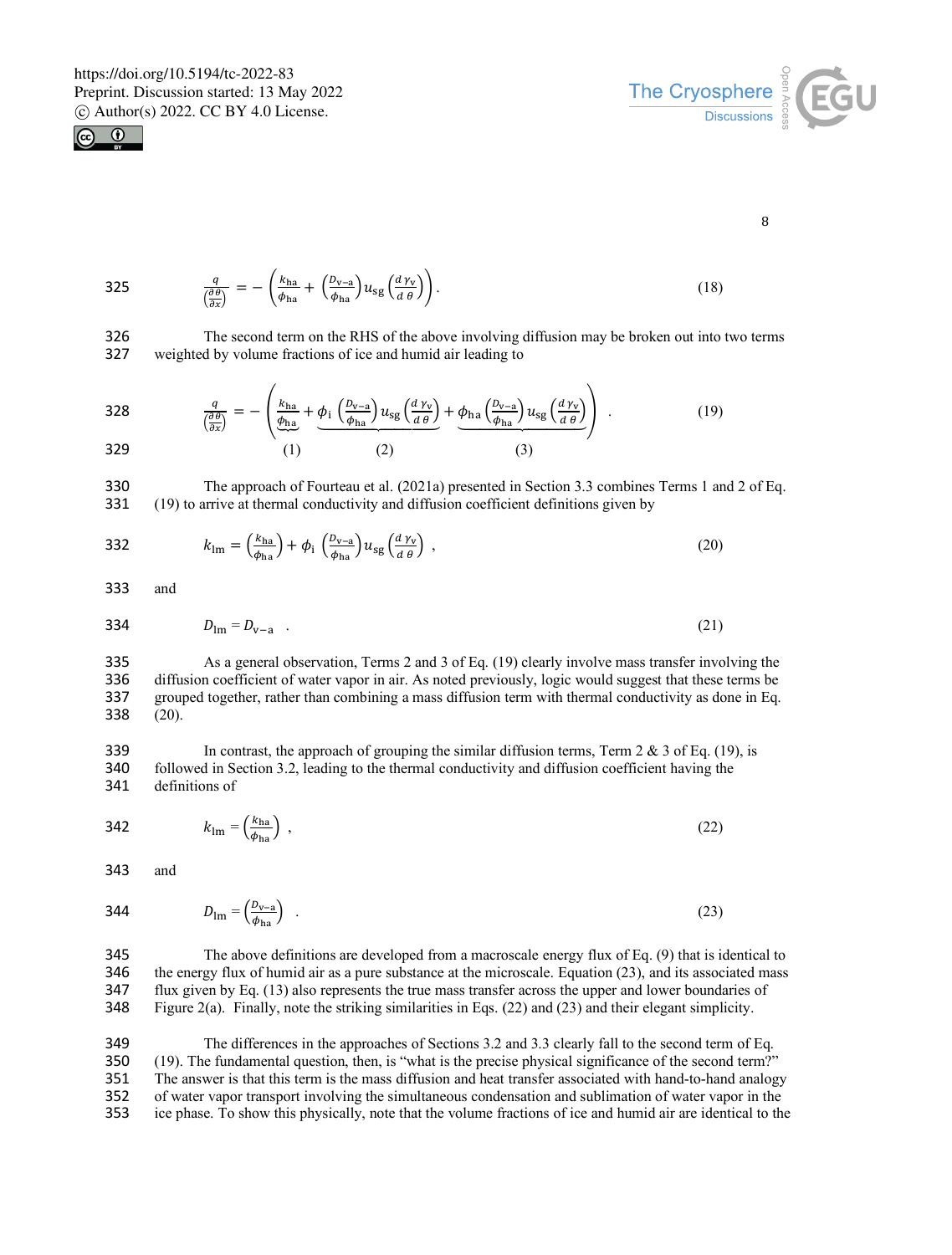



9

354 lineal fraction for a test line of length, *L,* passing through the microstructure. Hence Terms 2 and 3 in Eq. 355 (19) may be combined to show the heat flux due to mass diffusion is

356 diffusion heat flux = 
$$
- \left[ \frac{L_i}{L} \left( \frac{D_{v-a}}{\phi_{ha}} \right) u_{sg} \left( \frac{d \gamma_v}{d \theta} \right) + \frac{L_{ha}}{L} \left( \frac{D_{v-a}}{\phi_{ha}} \right) u_{sg} \left( \frac{d \gamma_v}{d \theta} \right) \right] \frac{\partial \theta}{\partial x},
$$
 (24)

357 where  $L_i$  and  $L_{ha}$  are the respective lengths of a test line passing through the ice phase and the humid air 358 phase. The associated mass flux is given by phase. The associated mass flux is given by

359 mass flux 
$$
= -\left(\frac{L_i}{L}\left(\frac{D_{v-a}}{\phi_{ha}}\right) + \frac{L_{ha}}{L}\left(\frac{D_{v-a}}{\phi_{ha}}\right)\right) \left(\frac{d\gamma_v}{d\theta}\right) \frac{\partial \theta}{\partial x}
$$
 (25)  
360 (A) (B)

361 Term B in Eq. (25) represents the mass flux due to water vapor diffusion through the humid air 362 scaled by the normalized length of a humid air test line. It is this term that Fourteau et al. (2021a) have scaled by the normalized length of a humid air test line. It is this term that Fourteau et al. (2021a) have 363 identified as the diffusive mass flux for the macroscale layered microstructure.

364 Term A in Eq. (25) may be viewed as the mass flux from hand-to-hand water vapor transport by 365 the ice phase as a result of continuous condensation and sublimation. Physically, with regard to hand-to-<br>366 hand water vapor transport, the ice phase can only transfer mass as fast as it receives it from the humid a hand water vapor transport, the ice phase can only transfer mass as fast as it receives it from the humid air 367 and this is precisely governed by the humid air mass flux at the microscale given by

$$
\gamma_{\rm v} v_{\rm v} = \left(\frac{D_{\rm v-a}}{\phi_{\rm ha}}\right) \left(\frac{d\,\gamma_{\rm v}}{d\,\theta}\right) \frac{\partial\theta}{\partial x} \,. \tag{26}
$$

369 The above result is then scaled by the ice lineal ice fraction  $(L_i/L)$  for the layered microstructure 370 to account for the distance covered by the ice phase as vapor hop scotches across the ice phase. As soon to account for the distance covered by the ice phase as vapor hop scotches across the ice phase. As soon 371 as vapor arrives at a lower ice surface, an equivalent amount leaves the upper surface. The end result is 372 recisely Term A in Eq. (25). precisely Term A in Eq. (25).

373 While the above discussion provides a cogent physical explanation of the role of hand-to-hand<br>374 vapor transport in the diffusion coefficient, one may argue that the discussion lacks the necessary vapor transport in the diffusion coefficient, one may argue that the discussion lacks the necessary 375 mathematical rigor to be wholly defensible. This weakness is dispelled in Sections  $4 \& 5$  through a 376 rigorous control volume analysis, as well as tracking a material point of water throughout its life in rigorous control volume analysis, as well as tracking a material point of water throughout its life in 377 traveling through the microstructure to the upper solid ice boundary.

378 379

#### 380 **4. Control volume analysis**

381<br>382

The continuum forms of the governing balance equations of mass, momentum, and energy are developed in terms of a material volume—a region in space containing a known quantity of mass. As the body is deformed, the material volume moves in space and may also deform in shape. Moreover, in the case of fluids, the configuration of the deformed body is generally not known until the problem is solved.

 To alleviate the challenges of studying a material volume, the idea of a control volume is introduced where one defines a region in space to apply the governing equations. Sonin (2003) provides an excellent discussion of control volumes stating: "*A control volume is an arbitrarily defined volume with a closed bounding surface (the control surface) that separates the universe into two parts: the part*  contained within the control volume, and the rest of the universe. The control surface is a mental *construct, transparent to all material motion, and may be static in the chosen reference frame, or moving*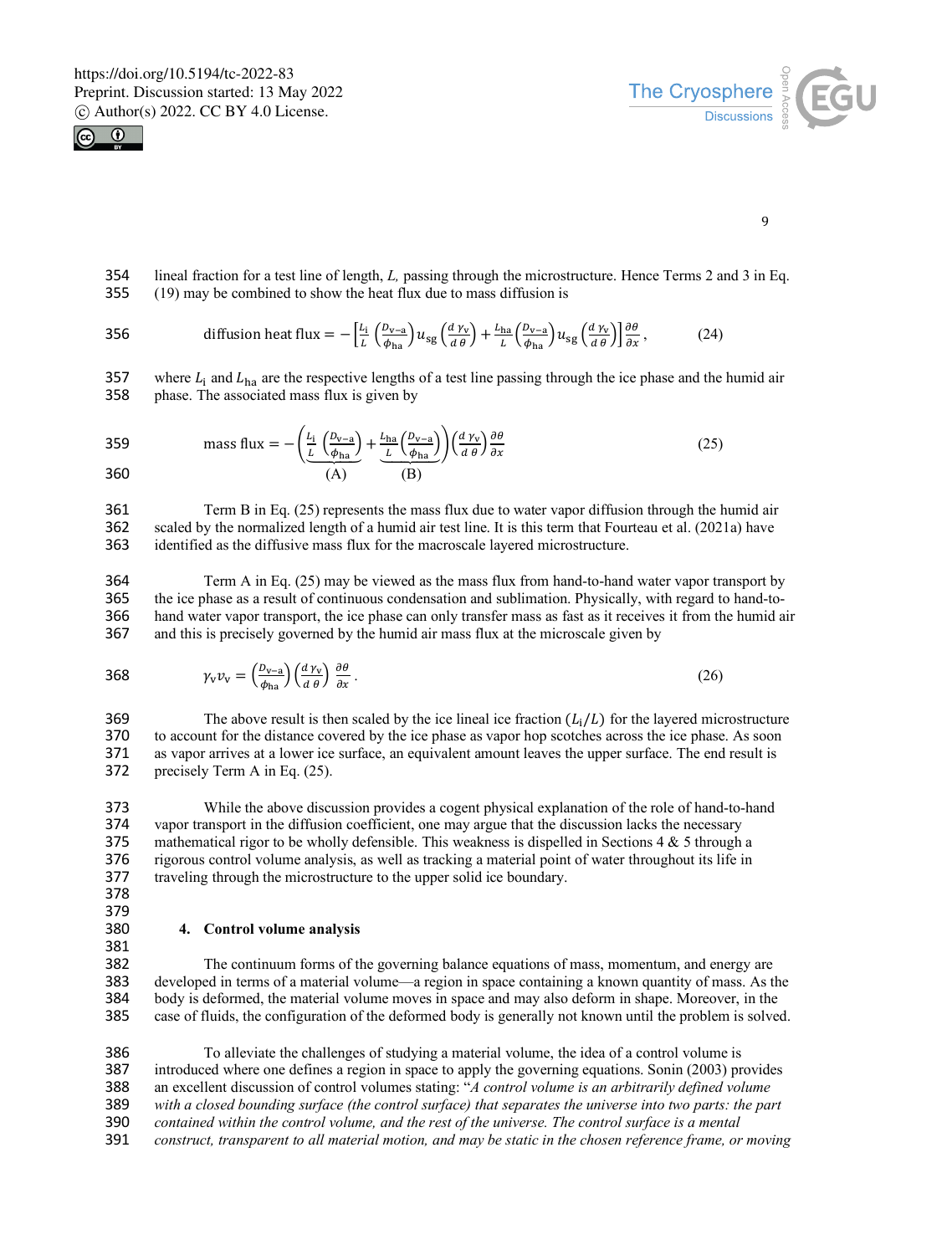



10

392 *and expanding or contracting in any specified manner. The analyst specifies the velocity v(r,t) at all*  393 *points of the control surface for all time."* The selection of a control volume is driven by the information that is desired.

395 In this section, two control volume analyses are presented for the layered ice/humid air 396 microstructure, including a fixed control volume and a moving control volume that moves down 396 microstructure, including a fixed control volume and a moving control volume that moves downward in 397 lockstep with the downward advancing ice front on the top boundary, see Figure 5. For brevity, in the 398 following discussion, the upper and lower ice blocks are referred to as "solid ice" while the layered following discussion, the upper and lower ice blocks are referred to as "solid ice" while the layered 399 ice/humid air microstructure is simply referred to as the "ice mixture." 400

401 Let the fixed control volume and the moving control volume be coincident at time  $t = 0$  as 402 shown in Figure 5(a). At a later time, the moving control volume has diverged from the fixed control shown in Figure 5(a). At a later time, the moving control volume has diverged from the fixed control 403 volume as it tracks the moving ice front formed by ice accretion at the upper boundary, Figure 5(b). Note 404 that, as  $t \to \infty$ , the ice phase would advance sufficiently such that the entire fixed control volume would 404 that, as  $t \to \infty$ , the ice phase would advance sufficiently such that the entire fixed control volume would 405 enclose ice only. enclose ice only.

# 406<br>407

#### 407 **4.1 Mass flux of humid air as a pure substance**

408<br>409 409 The mass flux of humid air as a pure substance provides an important foundation for 410 understanding the mass flux of the layered microstructure. Figure 6(a) shows the advancing i 410 understanding the mass flux of the layered microstructure. Figure 6(a) shows the advancing ice front from<br>411 the upper boundary due to ice accretion from water vapor transport due to diffusion in humid air alone. the upper boundary due to ice accretion from water vapor transport due to diffusion in humid air alone. 412 Now introduce a characteristic time,  $\tau$ , at which the advancing ice front at the upper boundary has moved 413 a length  $\ell$ . The total mass contained in the advancing ice front may be expressed in several forms give a length,  $\ell$ . The total mass contained in the advancing ice front may be expressed in several forms given 414 by:

415

416  $\gamma_v \hat{v}_v \tau = -\gamma_i \hat{v}_f \tau = \gamma_i \ell$ , (27)

417<br>418 where the hats above the velocity symbols are used to refer to humid air as a pure substance. The 419 characteristic time and length  $(\tau, \ell)$  for humid air as a pure substance serve as a valuable baseline for the 420 analysis of the layered microstructure. analysis of the layered microstructure.

421<br>422

422 A subtle but important observation throughout the analysis of this section is that the true water 423 vapor diffusion velocity is unaffected by the speed of the advancing ice front as  $(\hat{v}_f / \hat{v}_v)$  is on the order 424 of 10<sup>-6</sup>. of  $10^{-6}$ .

425<br>426 Fluid mechanics is replete with solutions involving moving control volumes and these moving control volumes often track the motion of a moving front. In the present case, the moving control volume tracks the advancing ice front at the upper boundary and the receding ice front at the lower boundary, (the green control volume of Figure 5(b)). The following fundamental properties of the analysis are observed 430 for humid air as a pure substance:

431<br>432

433

1) The mass of the control volume is constant in time implying

$$
\frac{d}{dt}\int_{\mathcal{R}}\rho\ dV=0\quad.\tag{28}
$$

435

436 The Reynold's Transport Theorem for mass conservation may be expressed in the form 437 (Sonin, 2003)

439 
$$
\frac{d}{dt} \int_{\mathcal{R}(t)} \rho \, dV + \int_{\partial \mathcal{R}(t)} \rho (\hat{v}_v - v_C) \, dV = 0 \quad , \tag{29}
$$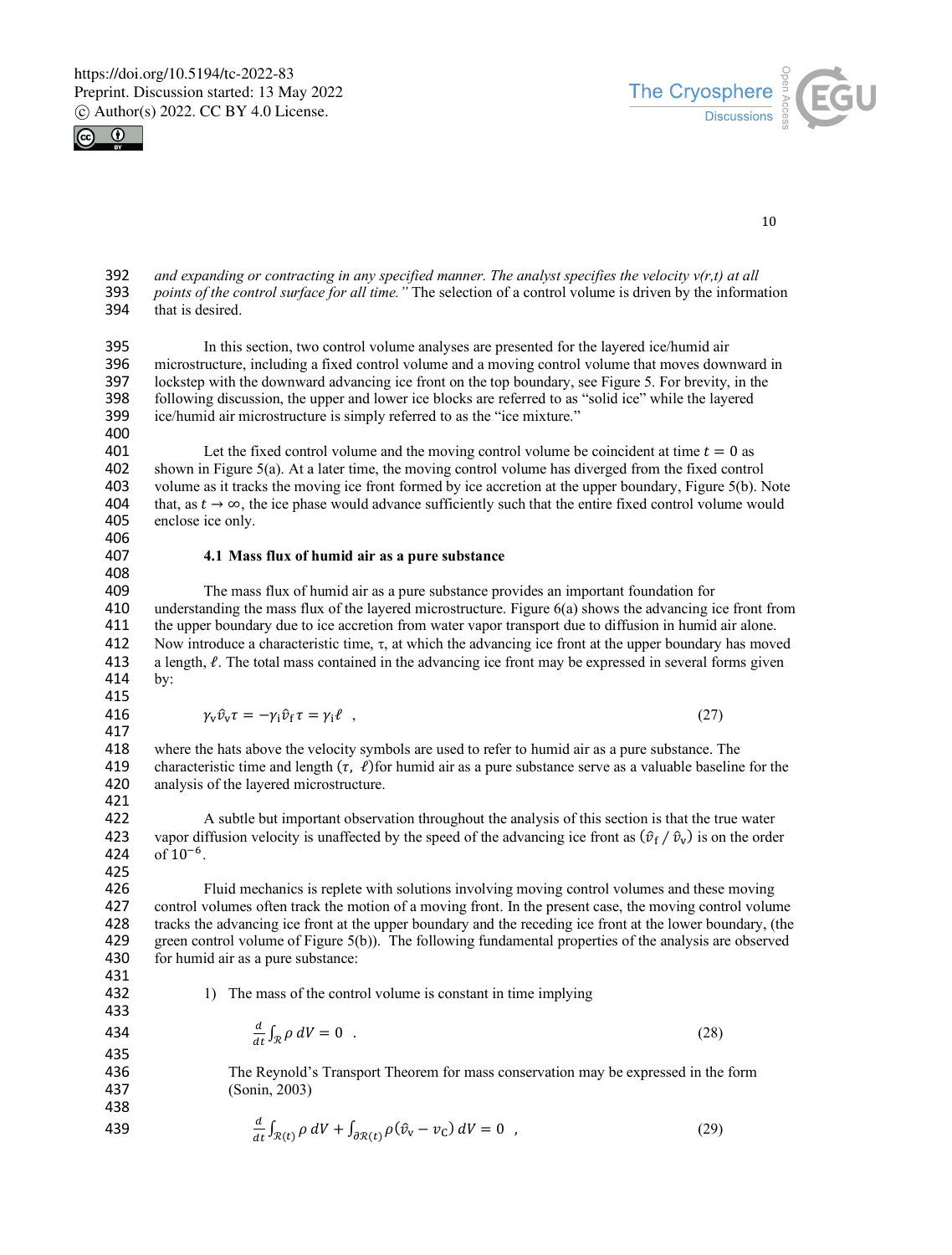



| 440 |    |                                                                                                                                          |      |
|-----|----|------------------------------------------------------------------------------------------------------------------------------------------|------|
| 441 |    | where $v_c$ is the control surface velocity. Recognizing $v_c = v_f$ , the transport theorem for                                         |      |
| 442 |    | water vapor reduces to                                                                                                                   |      |
| 443 |    |                                                                                                                                          |      |
| 444 |    | $\int_{\partial \mathcal{R}(t)} \gamma_{\rm v} (\hat{v}_{\rm v} - v_{\rm f}) dV = 0$ .                                                   | (30) |
|     |    |                                                                                                                                          |      |
| 445 |    |                                                                                                                                          |      |
| 446 |    | Noting $(\nu_f / \hat{v}_v)$ is on the order of $10^{-6}$ , there follows                                                                |      |
| 447 |    |                                                                                                                                          |      |
| 448 |    | $\int_{\partial \mathcal{R}(t)} \gamma_{\rm v} \hat{v}_{\rm v} dV = 0$ .                                                                 | (31) |
| 449 |    |                                                                                                                                          |      |
| 450 |    | The above simply implies the mass of water vapor entering the control volume from below is                                               |      |
| 451 |    | equal to the mass of water vapor leaving the control volume from above.                                                                  |      |
| 452 |    |                                                                                                                                          |      |
| 453 |    | 2) The control volume boundaries continuously lie at the interface between the solid ice and the                                         |      |
| 454 |    | ice mixture. Hence, mass transfer across the control volume surface is precisely the mass flux                                           |      |
| 455 |    | of water vapor crossing the boundaries between the humid air and the bounding solid ice. The                                             |      |
| 456 |    | mass flux across the upper and lower boundaries is governed by                                                                           |      |
| 457 |    |                                                                                                                                          |      |
| 458 |    | mass flux = $\gamma_v \hat{v}_v = D_{v-a} \left( \frac{d \gamma_v}{d \theta} \right) \frac{\partial \theta}{\partial x}$                 |      |
|     |    |                                                                                                                                          | (32) |
| 459 |    |                                                                                                                                          |      |
| 460 |    | Sublimation is occurring at the lower boundary while deposition of water vapor is occurring                                              |      |
| 461 |    | at the upper boundary.                                                                                                                   |      |
| 462 |    |                                                                                                                                          |      |
| 463 |    | 4.2 Layered microstructure: moving control volume                                                                                        |      |
| 464 |    |                                                                                                                                          |      |
| 465 |    | As in the case of humid air as a pure substance, let the moving control volume track the moving                                          |      |
| 466 |    | ice front at the boundaries. The following fundamental properties of the analysis are observed:                                          |      |
| 467 |    |                                                                                                                                          |      |
| 468 |    | 1) The mass of the control volume is constant in time implying yielding Eq. (28). Following                                              |      |
| 469 |    | identical arguments to those for humid air as a pure substance, the mass flux across the                                                 |      |
| 470 |    | control surface may be written as                                                                                                        |      |
| 471 |    |                                                                                                                                          |      |
| 472 |    | $\int_{\partial \mathcal{R}(t)} \gamma_{\rm v} v_{\rm v} dV = 0$ ,                                                                       | (33) |
| 473 |    |                                                                                                                                          |      |
| 474 |    | implying the mass of water vapor entering the control volume from below is equal to the                                                  |      |
| 475 |    | mass of water vapor leaving the control volume from above.                                                                               |      |
| 476 |    |                                                                                                                                          |      |
| 477 | 2) | The control volume boundaries continuously lie at the interface between the solid ice and the                                            |      |
| 478 |    | ice mixture. Hence, mass transfer across the control volume surface is precisely the mass flux                                           |      |
| 479 |    | of water vapor transcending the boundaries between the ice mixture and the bounding solid                                                |      |
| 480 |    | ice. The mass flux across the upper and lower boundaries is enhanced due to the elevated                                                 |      |
| 481 |    | humid air temperature gradient and is governed by Eq. (13) as                                                                            |      |
| 482 |    |                                                                                                                                          |      |
| 483 |    | mass flux = $\gamma_v v_v = \left(\frac{b_{v-a}}{\phi_{ba}}\right) \left(\frac{dv_v}{d\theta}\right) \frac{\partial \theta}{\partial x}$ | (34) |
|     |    |                                                                                                                                          |      |
| 484 |    |                                                                                                                                          |      |
| 485 |    | Comparing Eqs. $(32 \& 34)$ one can write                                                                                                |      |
| 486 |    |                                                                                                                                          |      |
| 487 |    | $\gamma_{\rm v} v_{\rm v} = \frac{\gamma_{\rm v} v_{\rm v}}{\phi_{\rm ha}}$ .                                                            | (35) |
|     |    |                                                                                                                                          |      |
|     |    |                                                                                                                                          |      |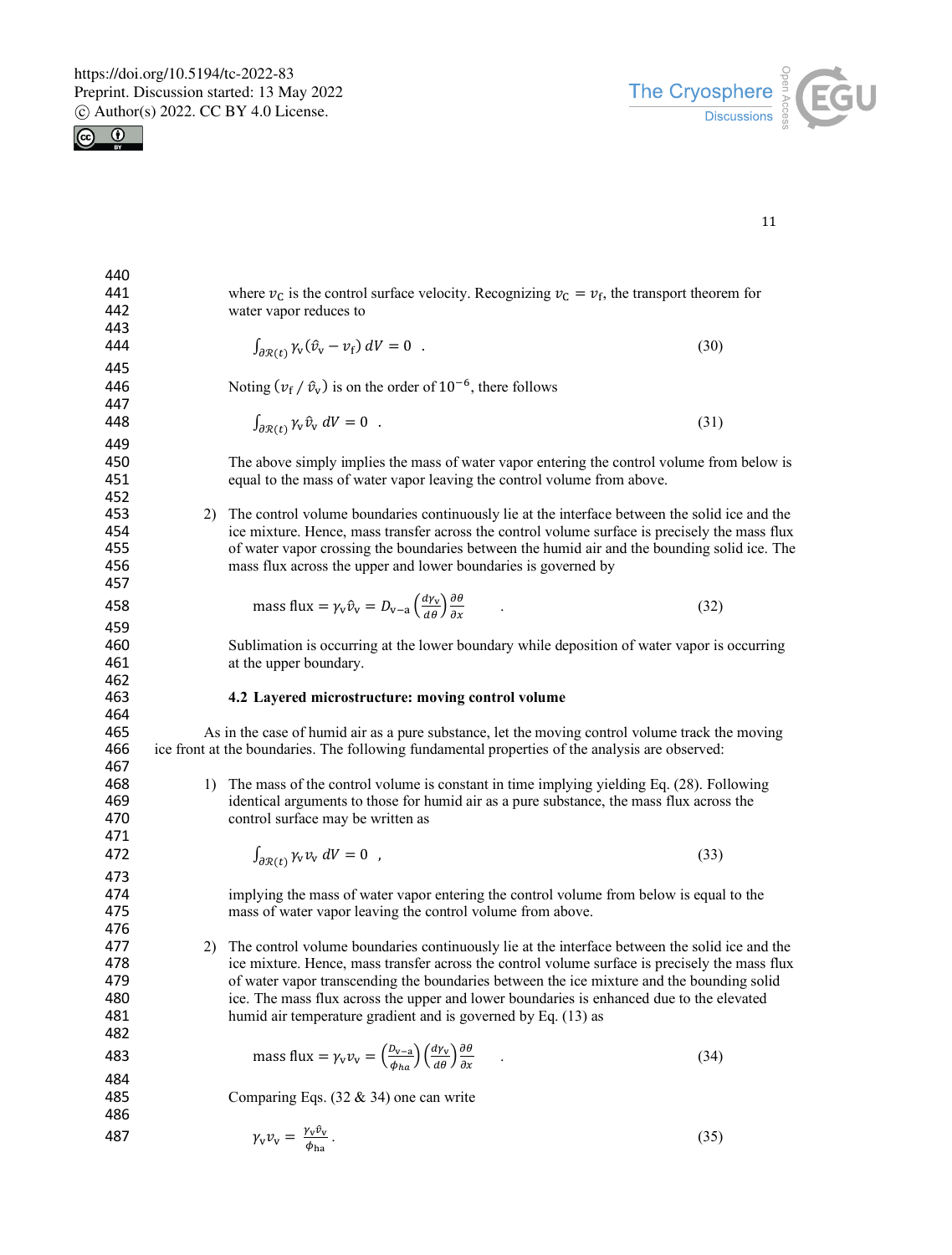



| 488 |                                                                                                                                                                                       |
|-----|---------------------------------------------------------------------------------------------------------------------------------------------------------------------------------------|
| 489 | A comparison of the mass flux for the layered microstructure versus the mass flux of humid air                                                                                        |
| 490 | alone is most readily followed through a choice of specific constituent volume fractions. Hence, consider                                                                             |
| 491 | an ice volume fraction of $\phi_i = 1/3$ , implying $\phi_{ha} = 2/3$ . For this case, the mass flux of the layered                                                                   |
| 492 | microstructure given in Eq. $(35)$ is 1.5 times the mass flux of humid air as a pure substance. Furthermore,                                                                          |
| 493 | for the characteristic time, $\tau$ , the ice front advancing from the upper boundary has moved 1.5 $\ell$ compared                                                                   |
| 494 | to $\ell$ for humid air as a pure substance, Figure 6(b).                                                                                                                             |
| 495 |                                                                                                                                                                                       |
| 496 | Now consider a unit cell for a <i>moving control volume</i> advancing with the ice front shown in                                                                                     |
| 497 | Figure 7(a). Further, define a local coordinate system $(\xi)$ moving downward with the control volume.                                                                               |
| 498 | Hence, the coordinate system is moving downward at the speed of the accumulating ice front on the lower                                                                               |
| 499 | boundary of the unit cell. Two interesting observations fall out:                                                                                                                     |
| 500 |                                                                                                                                                                                       |
| 501 | The problem is steady state relative to the moving reference frame meaning the configuration of                                                                                       |
| 502 | the unit cell is unchanged with time. Hence, the mass within the control volume is time                                                                                               |
| 503 | independent, as is the surface flux across the boundaries of the unit cell.                                                                                                           |
| 504 |                                                                                                                                                                                       |
| 505 | Relative to an observer on the control volume, an arbitrary material point in the ice phase is<br>$\bullet$                                                                           |
| 506 | seen moving upwards toward the upper surface of the ice with a velocity of $v_{i/C} = -v_f$ , where                                                                                   |
| 507 | $v_{i/C}$ is the velocity of material point with respect to the control volume.                                                                                                       |
| 508 |                                                                                                                                                                                       |
| 509 | A mass balance at the solid vapor interface in the unit cell yields                                                                                                                   |
| 510 |                                                                                                                                                                                       |
| 511 | (36)<br>$\gamma_i \nu_{i/C} = -\gamma_i \nu_f = \gamma_v \nu_v$ .                                                                                                                     |
| 512 |                                                                                                                                                                                       |
| 513 | The mass flux across the upper and lower boundaries of the unit cell is given by                                                                                                      |
| 514 |                                                                                                                                                                                       |
| 515 | mass flux = $\gamma_V v_V = \left(\frac{D_{V-A}}{v_{V}}\right) \left(\frac{d\gamma_V}{d\theta}\right) \frac{\partial \theta}{\partial x}$ .                                           |
|     | (37)                                                                                                                                                                                  |
| 516 |                                                                                                                                                                                       |
| 517 | The volume average of the mass flux over the entire volume of the unit cell is given by                                                                                               |
| 518 |                                                                                                                                                                                       |
| 519 | mass flux = $\phi_{ha} \gamma_v v_v + \phi_i \gamma_i v_{i/C}$                                                                                                                        |
| 520 |                                                                                                                                                                                       |
| 521 | $= (\phi_{ha} + \phi_i) \gamma_v \nu_v = \gamma_v \nu_v = \left(\frac{D_{v-a}}{\phi_{ha}}\right) \left(\frac{d\gamma_v}{d\theta}\right) \frac{\partial \theta}{\partial x}$ .<br>(38) |
| 522 |                                                                                                                                                                                       |
| 523 | Importantly, the volume averaged mass flux and the surface mass flux agree. Furthermore, the                                                                                          |
| 524 | term $\phi_i y_i v_{i/C} = \phi_i y_v v_v$ in Eq. (38) is numerically equal to the hop scotching effect of hand-to-hand                                                               |
| 525 | vapor transport described in Section 3.4.                                                                                                                                             |
| 526 |                                                                                                                                                                                       |
| 527 | An additional appealing aspect of this moving control volume analysis is that the configuration of                                                                                    |
| 528 | the unit cell does not matter. For instance, consider the unit cell of Figure 7(b) where the unit cell                                                                                |
| 529 | boundaries extend through the ice phase. Equations (36-38) remain valid and the configuration of the unit                                                                             |
| 530 | cell remains steady-state (time independent).                                                                                                                                         |
| 531 |                                                                                                                                                                                       |
|     |                                                                                                                                                                                       |

 *Perhaps the most important aspect of the unit cell analysis of the moving control volume is that*  533 *the ice phase is a contributing factor to the overall mass transport of water moving through the system.*<br>534 As a result, diffusion of water vapor is enhanced at all humid air volume fractions. This result is at odds As a result, diffusion of water vapor is enhanced at all humid air volume fractions. This result is at odds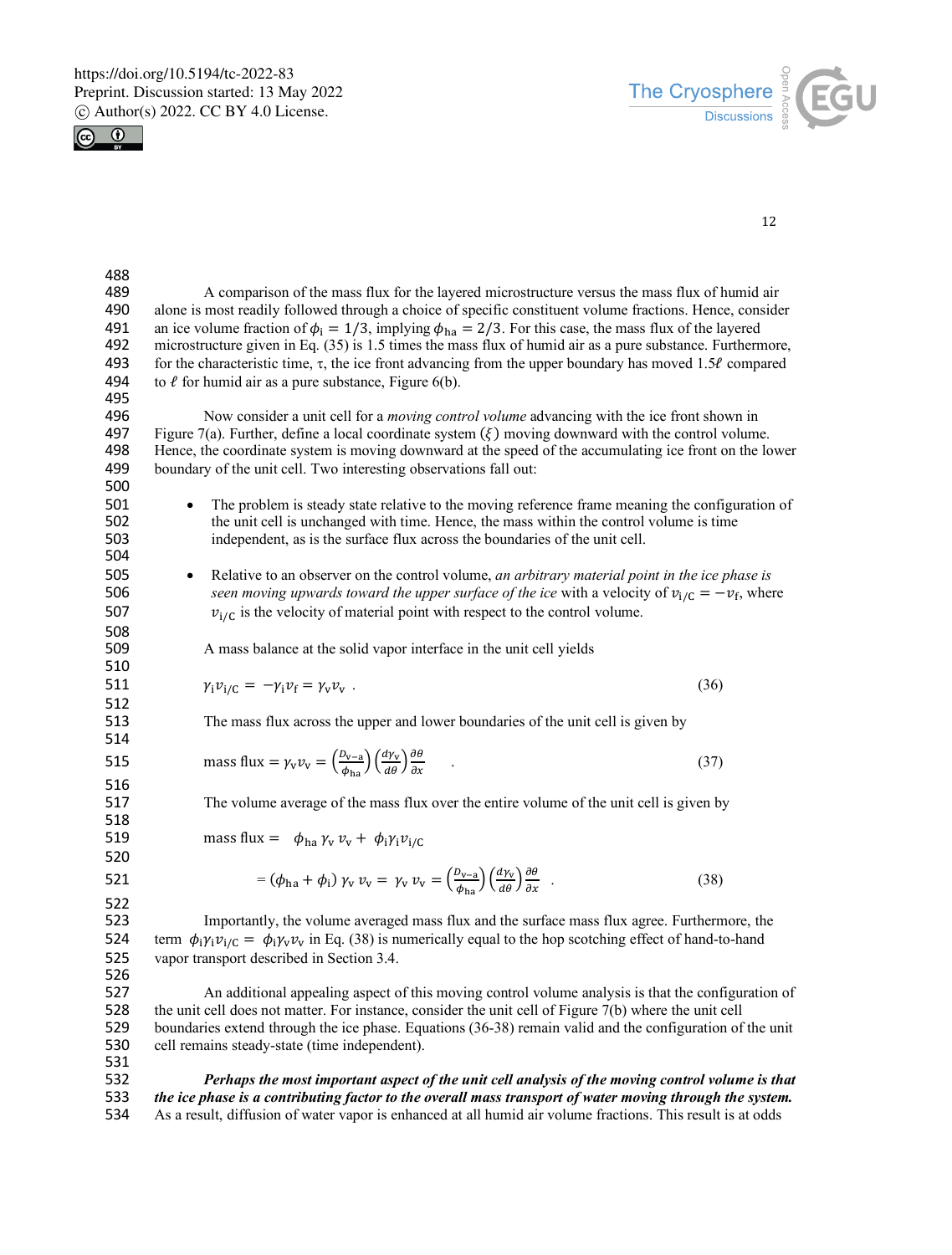



13

535 with the authors who suggest the only role of the ice phase is to occupy volume where diffusion cannot 536 occur, an untenable position regarding mass transfer in the layered microstructure.

538 **4.3 Layered microstructure: fixed control volume**

539<br>540 541 volume shown by the red dashed line in Figure 5(b)—a decidedly more complicated approach. Note that 542 the advancing ice front moves downward into the control volume due to ice accretion on the solid ice/ice 542 the advancing ice front moves downward into the control volume due to ice accretion on the solid ice/ice<br>543 mixture boundary. The mass flux at the upper solid ice/ice mixture boundary is governed by Eq. (34).

537<br>538

544<br>545

553

559

561

563

545 Before discussing mass transfer through the lower boundary of the control volume, let us examine 546 a unit cell in the context of a fixed control volume. Figure 8(a) shows a unit cell at time  $t = 0$ . As time 546 a unit cell in the context of a fixed control volume. Figure 8(a) shows a unit cell at time  $t = 0$ . As time 547 proceeds, the ice phase advances downward due to condensation and sublimation on the upper and lower 547 proceeds, the ice phase advances downward due to condensation and sublimation on the upper and lower ice boundaries, respectively. Figure 8(b) shows this downward advancing ice mass at a later time. ice boundaries, respectively. Figure 8(b) shows this downward advancing ice mass at a later time. 549 Eventually the ice mass will pass through the lower boundary as it simultaneously reappears at the upper 550 boundary. boundary. 551

mixture boundary. The mass flux at the upper solid ice/ice mixture boundary is governed by Eq. (34).

552 Three important observations governing mass transfer in the fixed control volume unit cell are:

540 Now consider the mass transfer analysis of the layered microstructure using a fixed control

- <sup>554</sup> While the ice phase *appears* to be propagating downward, it is caused by water vapor<br><sup>555</sup> moving upward with a monotonically increasing (nonnegative) displacement. *All* mate 555 moving upward with a monotonically increasing (nonnegative) displacement. *All* material 556 points of water in the system are either diffusing upward through the humid air or at zero<br>557 velocity while locked in the ice phase. Water material points never have a negative 557 velocity while locked in the ice phase. Water material points never have a negative<br>558 velocity, despite the ice phase *appearance* of downward motion. velocity, despite the ice phase *appearance* of downward motion.
- 560 The volume average of the humid air mass flux within the unit cell is given by

$$
\langle \gamma_{\rm v} \, v_{\rm v} \rangle = D_{\rm v-a} \left( \frac{d\gamma_{\rm v}}{d\theta} \right) \frac{\partial \theta}{\partial x} \,. \tag{39}
$$

564 • The surface flux across control volume boundaries is non-steady but periodic. In other words, at times the ice phase will block vapor transport across a control volume 565 words, at times the ice phase will block vapor transport across a control volume<br>566 boundary while at other times vapor will pass through a humid air boundary of the boundary while at other times vapor will pass through a humid air boundary of the 567 control volume. A temporal average over one period of the surface flux over either the 568 upper or lower boundaries reveals a flux identical to the volume average given by

$$
\overline{\gamma_v v_v} = D_{v-a} \left( \frac{d v_v}{d \theta} \right) \frac{\partial \theta}{\partial x} \tag{40}
$$

571

569

572 Hence, the time averaged surface flux over the upper and lower boundaries of the unit cell agrees with 573 volume averaged mass flux.

574

One is now faced with an interesting paradox that strikes at the heart of the debate over the 576 definition of the diffusion coefficient. One can summarize the conflict with the following observations 577 made for the fixed control volume of Figure 5(b):

- 578
- 579 The rate of mass transfer in the form of ice accretion at the solid ice/ice mixture upper 580 boundary is given by Eq. (34) as:
- 581

$$
\gamma_{\rm v} \, v_{\rm v} = \frac{\gamma_{\rm v} \hat{v}_{\rm v}}{\phi_{\rm ha}} = \frac{\rho_{\rm v-a}}{\phi_{\rm ha}} \left(\frac{d\gamma_{\rm v}}{d\theta}\right) \frac{\partial \theta}{\partial x}
$$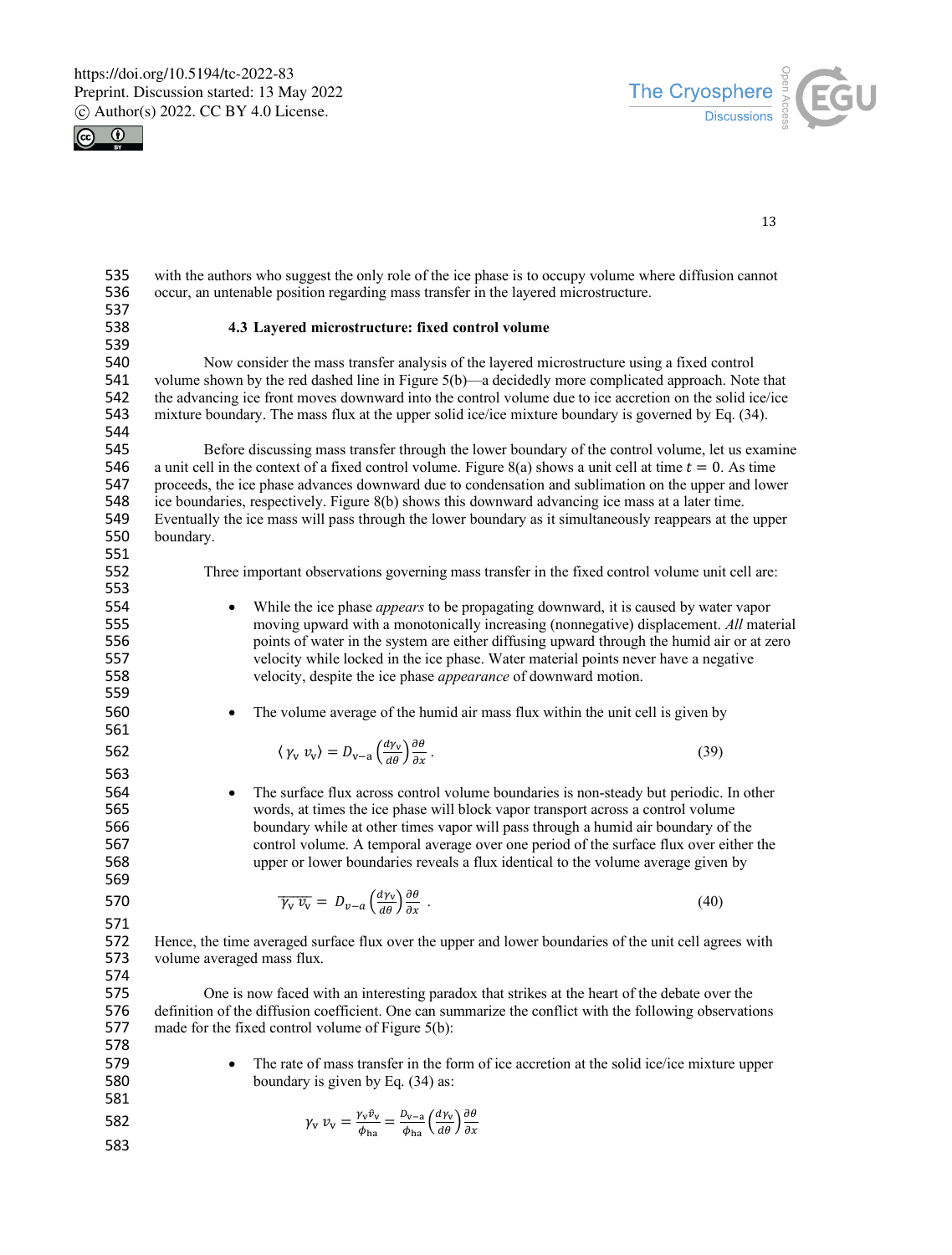



| 584<br>585 | The volume average microscale mass flux is given by Eq. (39) as                                                                                                                                                          |
|------------|--------------------------------------------------------------------------------------------------------------------------------------------------------------------------------------------------------------------------|
| 586        | $\langle \gamma_V v_v \rangle = \gamma_V \hat{v}_V = D_{V-a} \left( \frac{d \gamma_V}{d \theta} \right) \frac{\partial \theta}{\partial x}.$                                                                             |
| 587        |                                                                                                                                                                                                                          |
| 588        | The temporal average flux across the lower boundary of the fixed control volume is given                                                                                                                                 |
| 589        | by Eq. (40), i.e.                                                                                                                                                                                                        |
| 590        |                                                                                                                                                                                                                          |
| 591        | $\overline{\gamma_{\rm v} v_{\rm v}} = \gamma_{\rm v} \hat{v}_{\rm v} = D_{\rm v-a} \left( \frac{d \gamma_{\rm v}}{d \theta} \right) \frac{\partial \theta}{\partial x}$                                                 |
| 592        |                                                                                                                                                                                                                          |
| 593        | An apparent conflict arises in that the mass flux crossing the upper solid ice/ice mixture                                                                                                                               |
| 594        | boundary exceeds the mass flux entering the control volume from the lower surface which is also equal to                                                                                                                 |
| 595        | the volume average of the microscale mass flux.                                                                                                                                                                          |
| 596        |                                                                                                                                                                                                                          |
| 597        | The conflict is resolved through a careful examination of the role of the ice phase that exists in                                                                                                                       |
| 598        | the form of layering within the fixed control volume. Specifically, individual layers of ice act as large                                                                                                                |
| 599        | reservoirs that release water vapor as needed, allowing the water vapor to diffuse through the humid air.                                                                                                                |
| 600        |                                                                                                                                                                                                                          |
| 601        | Consider a fixed control volume as shown in Figure 9(a). The reservoirs of water vapor contained                                                                                                                         |
| 602        | in the ice layers in the control volume disappear over time as they effectively restore the mass imbalance                                                                                                               |
| 603        | across the control volume boundaries described above. For example, suppose at time $t = 0$ , there are 50                                                                                                                |
| 604<br>605 | layers of ice within the fixed control volume of Figure $9(a)$ . At a later time, as the ice front advances<br>downward from the solid ice upper boundary, there may only be 40 layers. At still a later time, 30 layers |
| 606        | will exist and so on. Eventually, all layers of ice will have vanished through diffusion in the humid air,                                                                                                               |
| 607        | arriving at the upper solid ice boundary in the form of ice accretion. In brief, the ice phase is definitely                                                                                                             |
| 608        | contributing to the mass transfer through the layered microstructure. In fact, the ice phase is a major                                                                                                                  |
| 609        | source of water vapor while the humid air acts as the transport mechanism.                                                                                                                                               |
| 610        |                                                                                                                                                                                                                          |
| 611        | The opposite phenomenon is occurring in the fixed control volume of Figure 9(b). Here,                                                                                                                                   |
| 612        | sublimation at the lower solid ice/ice mixture boundary has a mass flux entering the layered                                                                                                                             |
| 613        | microstructure at the rate of Eq. (34). The mass flux leaving the upper boundary is defined by the surface                                                                                                               |
| 614        | flux of Eq. (40), also equal to the humid air mass flux volume average of Eq. (39). An apparent conflict                                                                                                                 |
| 615        | again arises in that the mass flux crossing the lower solid ice/ice mixture boundary exceeds the mass flux                                                                                                               |
| 616        | leaving the control volume from the upper surface of Figure 9(b).                                                                                                                                                        |
| 617        |                                                                                                                                                                                                                          |
| 618        | The conflict is again resolved by the presence of the ice layering. Whereas, in the control volume                                                                                                                       |
| 619        | of Figure $9(a)$ where ice layers disappear over time, in the control volume of Figure $9(b)$ , ice layers grow                                                                                                          |
| 620        | in number over time. For example, suppose at time $t = 0$ , there are 50 layers of ice within the fixed                                                                                                                  |
| 621        | control volume of Figure 9(b). At a later time, as the solid ice recedes at the lower boundary, the number                                                                                                               |
| 622        | of layers may rise to 60 layers. At still a later time, 70 layers will exist and so on. Note that the total                                                                                                              |
| 623        | number of layers in the entire system, defined as the sum of layers in Figure 9(a) and 9(b) is constant as                                                                                                               |
| 624<br>C2E | the problem is steady state.                                                                                                                                                                                             |
|            |                                                                                                                                                                                                                          |

625<br>626 Just like the analysis of the moving control volume, in the case of the fixed control volume analysis, *the ice phase is a major contributing factor to the overall mass transport of water moving*  through the system. This "reservoir phenomenon" explains why the simple volume averaging of the 629 humid air microscale mass flux proposed by Fourteau et al. (2021) does not correctly capture the mass 630 flux of water "moving" through the system. flux of water "moving" through the system.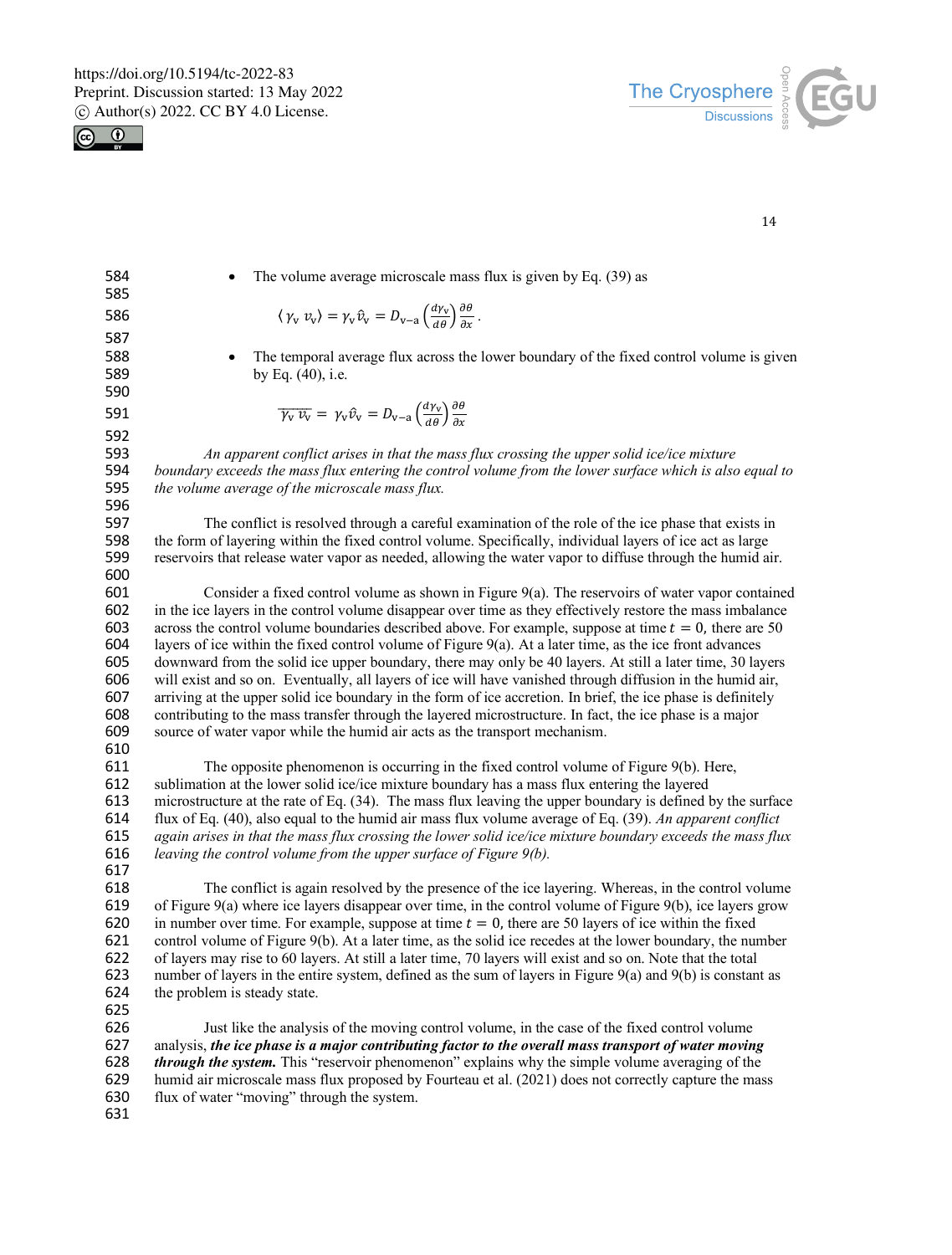



15

632 As a numerical example of the ice reservoir effect, consider an ice volume fraction of  $\phi_i = 1/3$ , 633 implying  $\phi_{h2} = 2/3$ . Further, assume the control volume has length 1.5 L such that an advancing ice 633 implying  $\phi_{ha} = 2/3$ . Further, assume the control volume has length 1.5 *L* such that an advancing ice 634 front will fill the control volume in time  $\tau$ , Figure 9(a). At time  $t = 0$ , the ice phase present in the mi front will fill the control volume in time  $\tau$ , Figure 9(a). At time  $t = 0$ , the ice phase present in the mixture 635 in the form of layering has a total mass of

636 638

637  $\phi_i \gamma_i 1.5 \ell = 0.5 \gamma_i \ell$  (41)

639 As noted previously, the appearance of individual ice layers moving in a downward direction 640 causing a counterflux of mass is a mirage, as water (ice or vapor) is always moving upward in a 640 causing a counterflux of mass is a mirage, as water (ice or vapor) is always moving upward in a 641 monotonically increasing (nonnegative) fashion. In particular, water vapor is either advancing toward the 642 upper boundary in the form of diffusion through the humid air or stationary as solid ice, waiting to reach upper boundary in the form of diffusion through the humid air or stationary as solid ice, waiting to reach 643 the surface of a layer to take off again. The implication of this observation is that all mass within the ice 644 layers of the control volume at  $t = 0$  will reach and become part of the advancing ice front at the sol layers of the control volume at  $t = 0$  will reach and become part of the advancing ice front at the solid 645 ice/ice mixture boundary.

646

647 At the same time that the ice layers within the control volume are contributing to the mass flux 648 over time  $\tau$ , additional mass enters the fixed control volume from below according to Eq. (39) at the time 649 averaged rate of  $\gamma_v \hat{v}_v$ , identical to the mass flux of humid air as pure substance. From Eq. (27) o 649 averaged rate of  $\gamma_v \hat{v}_v$ , identical to the mass flux of humid air as pure substance. From Eq. (27) of Section 650 4.1, the mass added to the fixed control volume by crossing the lower boundary in time  $\tau$  is 4.1, the mass added to the fixed control volume by crossing the lower boundary in time  $\tau$  is 651

$$
\gamma_{\mathbf{v}} \hat{v}_{\mathbf{v}} \tau = -\gamma_{i} \hat{v}_{f} \tau = \gamma_{i} \ell \tag{42}
$$

653<br>654 The total mass of the advancing front at the solid ice/ice mixture boundary is the sum of Eqs. (41) and 655 (42) given by  $\gamma_1$ 1.5 $\ell$ , making the control volume solid of Figure 9(a) solid ice. 656

 In brief, mass added across the fixed control volume lower surface plus additional ice mass present in the control volume in the form of ice reservoirs equals the total mass of ice of the advancing ice front. *Or, in terms of diffusion, the mass flux attributed to the layered ice within the fixed control volume plus the mass flux crossing the lower boundary of the fixed control volume equals the total mass flux across the upper solid ice/ice mixture boundary.* In brief, the layered ice within the control volume should be viewed as a reservoir of water vapor that enhances diffusion rather than a temporal storage of water vapor slowing diffusion.

664

665 The complexities of the fixed control volume are subtle and require attention to detail. Of course, 666 all of these complexities can be dispensed with by formulating the mass transfer problem in terms of a all of these complexities can be dispensed with by formulating the mass transfer problem in terms of a moving control volume as was done in Section 4.2. In either the case of the moving control volume or the fixed control volume, the mass transfer across the solid ice/ice mixture boundary is identical—physics demands a solution that is independent of the control volume selected. Furthermore, water vapor diffusion is enhanced at all ice volume fractions compared to diffusion through humid air as a pure substance. The diffusion enhancement is identical to the results predicted by the hand-to-hand diffusion analogy put forth by Yosida (1955).

- 673
- 674<br>675

#### 675 **5. The ice phase as a reservoir of water vapor**

676

 A fresh look at the diffusion problem allows one to dispense with hand-to-hand water vapor transport as a diffusion mechanism. Figure 10 demonstrates the motion of two water vapor material points, *A* and *B,* over a period of time sufficient for an ice layer to completely turn over its entire mass. The linear upward sloping portion of the water vapor displacement of *A* and *B* represents time traveling 681 through humid air whereas the long constant period (zero velocity) represents time residing in the ice 682 phase. The water vapor transport cycle through a unit cell is complete at  $t = t'$  when the water materi phase. The water vapor transport cycle through a unit cell is complete at  $t = t'$  when the water material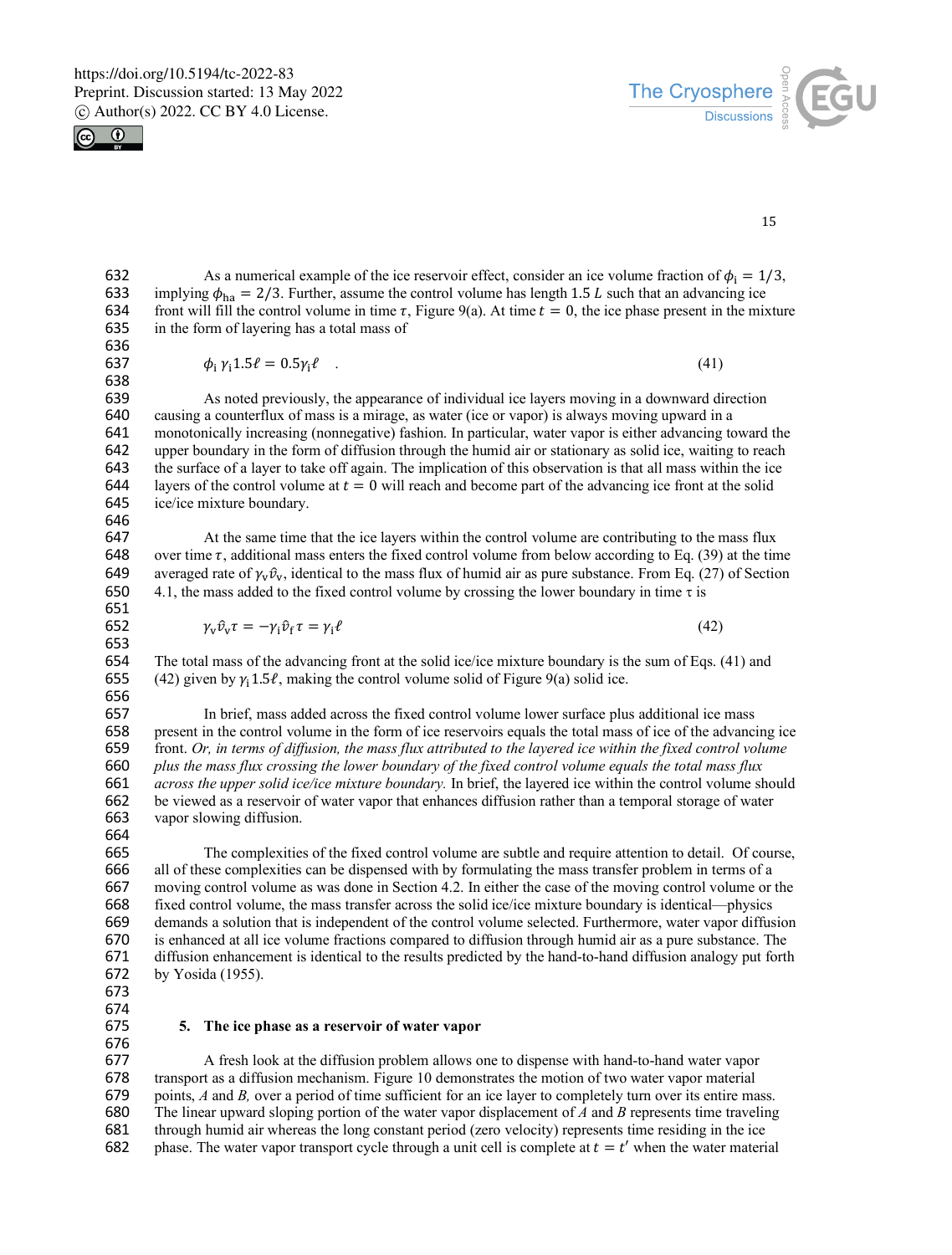



16

683 points are located at  $A'$  and  $B'$  and the cycle then repeats. Note that the concept of a counterflux of mass is 684 a myth in that the motion of water material points  $A$  and  $B$  is a monotonically increasing functi 684 a myth in that the motion of water material points *A* and *B* is a monotonically increasing function for all time.

686<br>687 687 Figure 10 also shows that as point *A* arrives at the bottom of the ice at *A'*, point *B* is ready to take 688 off through humid air at *B'*, just as occurred at  $t = 0$ . This phenomenon is precisely a description of 688 off through humid air at *B'*, just as occurred at  $t = 0$ . This phenomenon is precisely a description of hand-689 to-hand vapor transport. to-hand vapor transport. 690

691 An alternative view of hand-to-hand diffusion is presented through a careful extrapolation of the 692 displacement/time history of Figure 10. If one tracks a single material point. A, it is clear that all vertical 692 displacement/time history of Figure 10. If one tracks a single material point, *A*, it is clear that all vertical 693 motion of the point occurs as water vapor diffusing upward through humid air. This observation is, i 693 motion of the point occurs as water vapor diffusing upward through humid air. This observation is, in 694 some sense, consistent with Fourteau et al. (2021a) suggesting diffusion is controlled by the microscal 694 some sense, consistent with Fourteau et al. (2021a) suggesting diffusion is controlled by the microscale 695 diffusion within humid air. Furthermore, the notion that hand-to-hand water vapor transport is 695 diffusion within humid air. Furthermore, the notion that hand-to-hand water vapor transport is 696 nonphysical in the context of diffusion is removed, i.e., the path of point  $A$ —in moving from it 696 nonphysical in the context of diffusion is removed, i.e., the path of point  $A$ —in moving from its location 697 at  $t = 0$  to the upper boundary—never involves hand-to-hand water vapor transport at  $t = 0$  to the upper boundary—never involves hand-to-hand water vapor transport.

698<br>699

699 The reservoir phenomenon is on brilliant display when one examines a moving control volume<br>700 described in Section 4.2. In this case, a beautiful analogy of the role of the ice is that of a lake with a 700 described in Section 4.2. In this case, a beautiful analogy of the role of the ice is that of a lake with a<br>701 single inlet at one end and a single outlet at the other. Under steady state conditions, the inflow and 701 single inlet at one end and a single outlet at the other. Under steady state conditions, the inflow and 702 outflow to the lake have identical mass flow rates. If one adopts the hand-to-hand model of mass 702 outflow to the lake have identical mass flow rates. If one adopts the hand-to-hand model of mass 703 transport, the lake acts as an instantaneous source/sink for the mass flow rate, just as the ice does 703 transport, the lake acts as an instantaneous source/sink for the mass flow rate, just as the ice does in the layered microstructure.

705

706 One can also avoid the hand-to-hand concept of mass transfer in the lake by recognizing the 707 effective 1D mass flow rate through the lake is identical to the inlet and outlet mass flow rates. While 707 effective 1D mass flow rate through the lake is identical to the inlet and outlet mass flow rates. While the 708 velocity within the lake is extremely low, the massive volume of water moving, albeit extremely slowly. 708 velocity within the lake is extremely low, the massive volume of water moving, albeit extremely slowly, 709 produces the same mass flow rate. In the case of mass transfer through the layered microstructure the 710 velocity of ice with respect to the moving control volume is an identical effect. velocity of ice with respect to the moving control volume is an identical effect.

711

The fundamental difference in the two approaches to diffusion described in this paper then, is 713 that, rather than looking at the ice as blocking microscale diffusion, the ice phase should be viewed as an 714 existing reservoir of water vapor. If one returns to the path of material point *A*, the extended time spent in 715 the ice should not be seen as slowing diffusion, rather, point *A* resides in the reservoir of ice until needed,<br>716 when it reaches the upper surface through sublimation of the ice above it. Once point A reaches the u when it reaches the upper surface through sublimation of the ice above it. Once point A reaches the upper 717 surface of a layer, it then sublimates and moves upward through classic diffusion in humid air until it 718 reaches the next layer (reservoir). Also, because of elevated temperature gradients in the humid air 719 layered microstructure, water vapor released from the ice travels through the humid air at an enhanced 720 diffusion velocity compared to the velocity through humid air as a pure substance. diffusion velocity compared to the velocity through humid air as a pure substance.

721

### 722 **5.1 A specific example of the reservoir effect**

723 Let us briefly address the physical arguments put forth in Section 2 of Forteau et al. (2021a) 724 regarding diffusion in a layered microstructure. To begin, we focus on the red and orange molecules of 725 Figure 1 of Fourteau et al. (2021a). In reference to the hand-to-hand mass transfer analogy they note: Figure 1 of Fourteau et al. (2021a). In reference to the hand-to-hand mass transfer analogy they note: 726 "*For this mechanism to explain the experimental observations, the continuous deposition and sublimation*  727 *should produce a real mass flux from one can to the other, as if the depositing molecule reappeared as*  728 *the sublimating one. However, what actually happens is that the depositing molecule (represented as an*  729 *orange dot in Fig. 1) remains incorporated at the bottom of the ice grain, thus remaining in the first can.*" 730 This statement is not true for, if one tracks the motion of the orange molecule over time, the water vapor<br>731 molecule remains stationary within the ice until it reaches the surface through sublimation of the ice molecule remains stationary within the ice until it reaches the surface through sublimation of the ice 732 above it. At that point, the orange vapor molecule is released via sublimation and allowed to again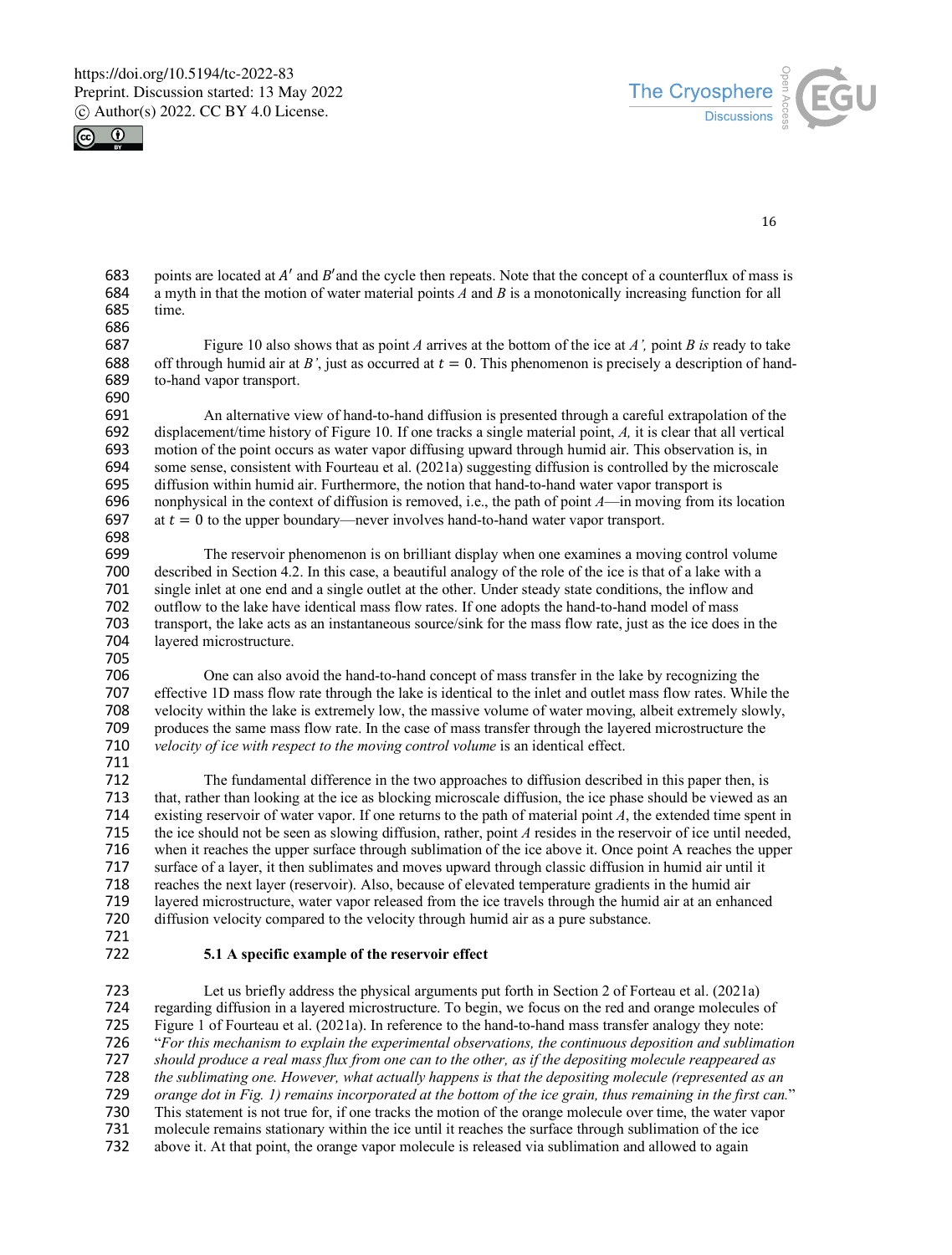



17

733 transfer upward, de facto moving from the lower can to the upper can—the classic form of diffusion of 734 water vapor.

735 In what follows, we present a specific calculation to show that the path of a material point of 736 water through the layered microstructure of Figure 11 results in enhanced diffusion compared to diffusion<br>737 through humid air alone—a nonintuitive result. through humid air alone—a nonintuitive result.

- 738 Consider the diffusion life of the orange material point shown at point  $F$  in Figure 11 and the time 740 history taken to reach the upper solid ice/ice mixture interface. Let the unit cell have a length dimension 741 of one as a matter of convenience as the volume fractions then correlate to lengths, i.e., of one as a matter of convenience as the volume fractions then correlate to lengths, i.e., 742
	- $L_{\alpha} = \phi_{\alpha}$  . (43)

744 The total distance point F must move to reach the upper surface is given by  $(2 L_{ha})$ . Note that the 746 distance through the ice phase does not enter this calculation because, as the ice phase of the laver distance through the ice phase does not enter this calculation because, as the ice phase of the layer 747 sublimates away, ice is also condensing on the solid ice/ice mixture interface at the same rate.

748 The total time for the water material point at *F* to reach the upper surface of the solid ice/ice 750 mixture is the time required to traverse through the humid air plus the time while at rest and locked in the ice phase. The humid air diffusion time is given by 752

753 
$$
t_{\text{ha}} = \frac{(2 L_{\text{ha}})}{v_v} \tag{44}
$$

754

755 Recall that the diffusion velocity is elevated due to the elevated temperature gradient in the humid air of 756 the layered microstructure and may be computed using Eq. (26). the layered microstructure and may be computed using Eq.  $(26)$ .

757

758 To compute the total time the material point *F* resides in the ice phase, one must compute the 759 time it takes for the sublimating ice at the top of the layer to reach point *F*, currently residing at the 760 bottom of the ice layer. From Eq. (36), conservation of mass at the upper ice/humid air interface of bottom of the ice layer. From Eq. (36), conservation of mass at the upper ice/humid air interface of the 761 ice layer leads to

762 764

763  $-y_i v_f = y_v v_v$ , (45)

765 where  $v_f$  is the velocity of the receding front of the upper surface of the ice layer. The total time that the 766 point F resides locked in the ice phase is given by point  $F$  resides locked in the ice phase is given by 767

768 
$$
t_{i} = \frac{-L_{i}}{v_{f}} = \frac{(L_{i})}{v_{v}} \left(\frac{y_{i}}{y_{v}}\right)
$$
 (46)  
769 The total time for the material point at *F* to reach the upper solid ice/ice mixture surface

The total time for the material point at  $F$  to reach the upper solid ice/ice mixture surface is then

772  $\tau = t_{\text{ha}} + t_{\text{i}}$ 

774 = 
$$
\frac{(2 L_{\text{ha}})}{v_v} + \frac{(L_i)}{v_v} \left(\frac{\gamma_i}{\gamma_v}\right)
$$
 (47)

771

773

775 When point *F* reaches the solid ice/ice mixture interface, thereby ending its travels, the amount of 777 mass per unit area reaching the upper surface in the form of deposited ice is given by 778

779  $m = \gamma_v (2 L_{ba}) + \gamma_i L_i$  (48) 780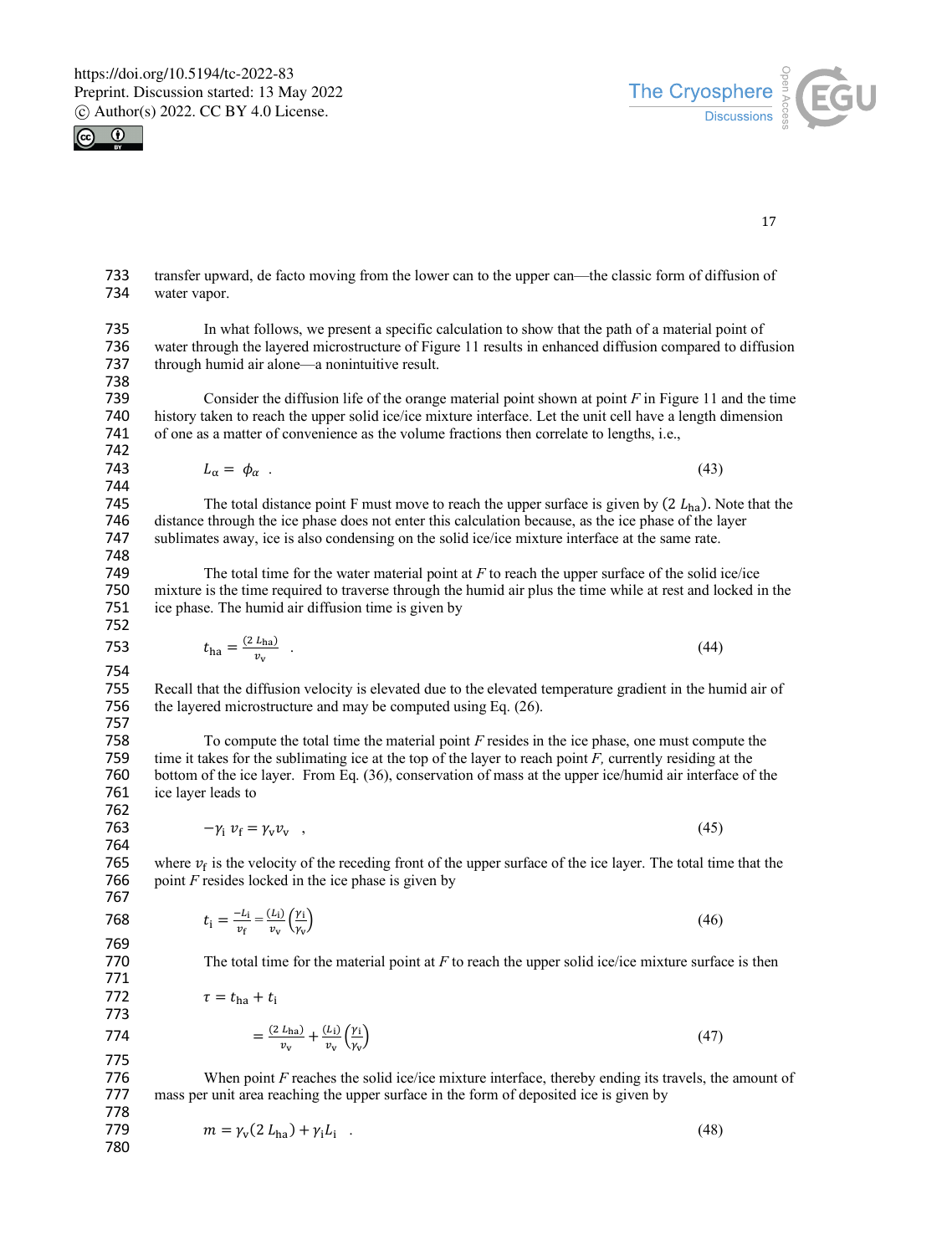



18

781 Now consider humid air only under the same macroscale temperature gradient as the layered<br>782 microstructure, Figure 6(a). One can compare the mass transfer rates between humid air alone and the 782 microstructure, Figure 6(a). One can compare the mass transfer rates between humid air alone and the 783 lavered microstructure in two different ways: i) compute the time required to achieve the same transfer 783 layered microstructure in two different ways: i) compute the time required to achieve the same transfer of 784 mass, or ii) fix the time and compute the quantity of mass that reaches the solid ice/ice mixture boundary 784 mass, or ii) fix the time and compute the quantity of mass that reaches the solid ice/ice mixture boundary<br>785 in the form of deposition. in the form of deposition.

786

Let us begin by fixing the mass according to Eq.  $(48)$  and compute the time required to achieve 788 this mass transfer for humid air alone. To begin, the length, *d*, of a column of humid air needed to achieve 789 the total mass of Eq. (48) is given by the total mass of Eq.  $(48)$  is given by 790

791 
$$
d = \frac{m}{\gamma_v} = (2 L_{\text{ha}}) + (\frac{\gamma_i}{\gamma_v}) L_i
$$
 (49)

 $\overline{ }$ 

792 793 As noted previously, the diffusion velocity is elevated in the humid air/ice mixture compared to<br>794 the humid air alone due to the elevated temperature gradients in the lavered ice mixture. The diffusion 794 the humid air alone due to the elevated temperature gradients in the layered ice mixture. The diffusion velocities are related as 796

$$
\hat{\nu}_{\rm v} = \nu_{\rm v} \, \phi_{\rm ha} \quad , \tag{50}
$$

798 where the "hat" is used to reference the humid air alone.

 $\overline{ }$ 

 $\overline{11}$ 

801 The time required to accumulate the mass of Eq. (49) on the bounding upper ice surface is given 802 by

803

800

804 
$$
\hat{\tau} = \frac{d}{\hat{v}_v} = \frac{(2 L_{ha}) + (\frac{Y_i}{Y_v}) L_i}{\hat{v}_v},
$$
\n(51)

805

806 or noting Eqs. (47 & 50), 807

808  $\hat{\tau} = \frac{\tau}{\phi_{\text{ha}}}.$  (52)

809<br>810 The above shows that diffusion in the layered microstructure is enhanced at all humid air volume 811 fractions as it takes a longer time to achieve the same mass transfer in humid air alone. 812

813 If on the other hand, one fixes the time,  $\tau$ , according to Eq. (47), the total mass crossing the 814 boundary in the humid air alone is given by

815

816 
$$
\widehat{m} = \tau \gamma_v \widehat{v}_v = \left( \frac{\left( 2L_{\text{ha}} + L_i \left( \frac{Y_i}{Y_v} \right) \right)}{v_v} \right) \gamma_v \widehat{v}_v
$$
  
817  
818 
$$
= \phi_{\text{ha}} m. \tag{53}
$$

$$
m = \phi_{\text{ha}} m. \tag{53}
$$

 $\Delta$ 

817<br>818

820 Hence, for a fixed time,  $\tau$ , the mass transfer moving through the system of humid air alone is reduced 821 compared to the mass transfer in the layered ice/humid air mixture.

822

823 Using either approach above, diffusion is enhanced in the layered microstructure and the 824 diffusion coefficient of the layered microstructure may be expressed precisely as

825 Eq. (23), i.e.,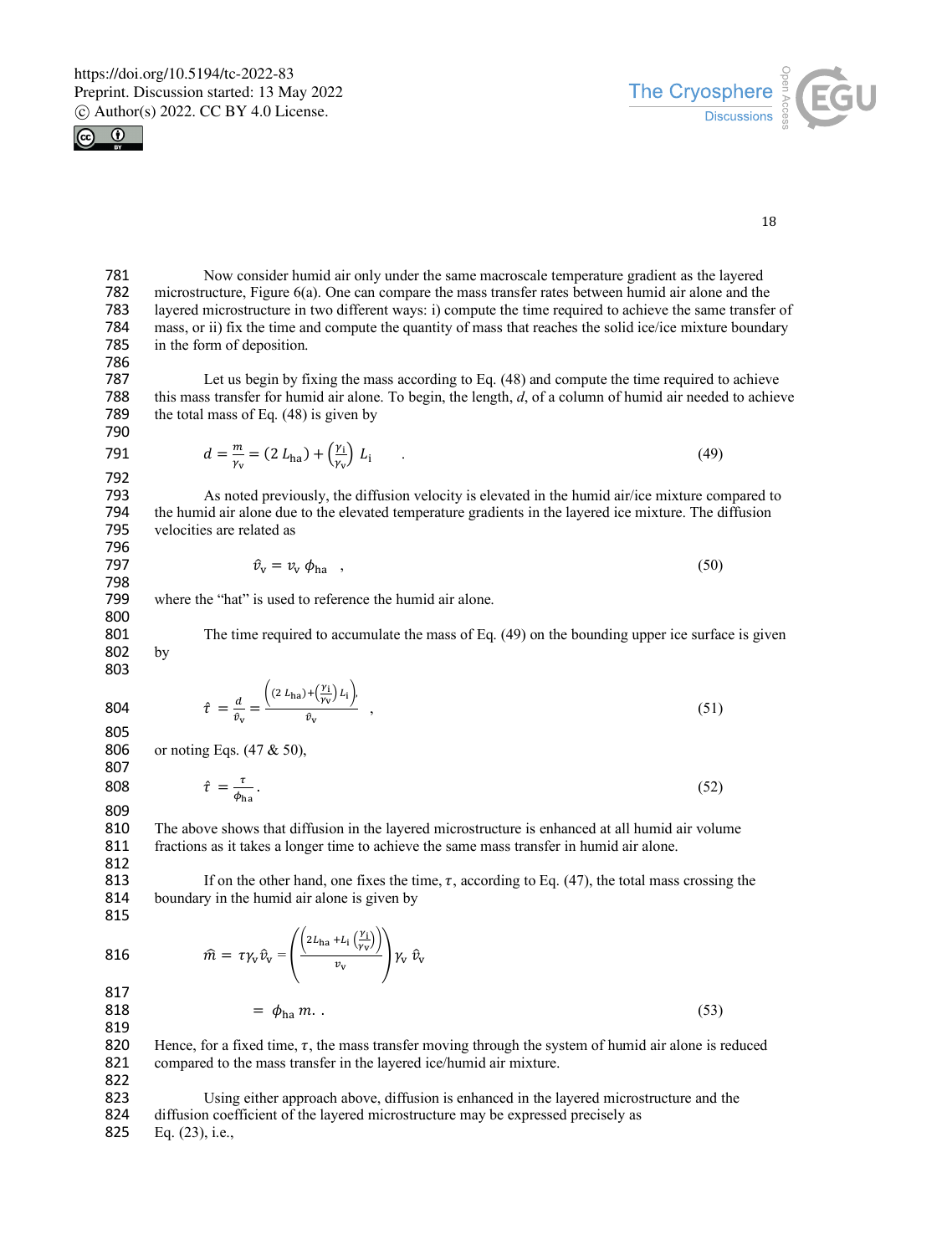



19

| 826 | $v_{\rm v-a}$<br>$D_{\text{lm}}$<br>$\overline{\phantom{0}}$<br>$\Phi$ <sup><math>\mathbf{r}</math></sup><br>'na | $\sim$<br>٦4<br>. . |
|-----|------------------------------------------------------------------------------------------------------------------|---------------------|
|-----|------------------------------------------------------------------------------------------------------------------|---------------------|

827 The above results show that one should not view the time taken by the material point *F* of water 828 while locked in the ice phase as slowing diffusion. Rather, the ice layer is an enormous reservoir of water 829 vapor, providing a continual source for diffusing water vapor until such time that the point F reaches the 829 vapor, providing a continual source for diffusing water vapor until such time that the point *F* reaches the 830 upper surface of the ice layer. 831

832 Finally, all of the results in this section were developed without reference to the hand-to-hand<br>833 mass transfer analogy. However, the hand-to-hand analogy provides an elegant shortcut to the identica 833 mass transfer analogy. However, the hand-to-hand analogy provides an elegant shortcut to the identical 834 results of Eq. (54). This fact may be attributed to either: i) adopting the view of shortened diffusion path 834 results of Eq. (54). This fact may be attributed to either: i) adopting the view of shortened diffusion paths,<br>835 or ii) adopting the view of an elevated intrinsic velocity as was done in Hansen (2019). or ii) adopting the view of an elevated intrinsic velocity as was done in Hansen (2019).

836 837

#### 838 **6. Discussion**

 This comment paper demonstrates that hand-to-hand water vapor transport provides an effective model for correctly predicting enhanced diffusion in a layered ice/humid air microstructure. The model is supported by rigorous control volume analyses using both a moving control volume and a fixed control volume. Although the hand-to-hand concept is incredibly valuable, one can dispense with the hand-to- diffusion mechanism and still achieve the same results of enhanced diffusion due to the "reservoir effect" 844 of the ice phase holding massive amounts of water vapor. In brief, *the existing ice phase within the 845 layered microstructure is a major contributing factor to the overall mass transport of water movin layered microstructure is a major contributing factor to the overall mass transport of water moving*<br>846 *through the system*. The approach of Fourteau et al. (2021a) ignores the contribution of mass diffusion *through the system.* The approach of Fourteau et al. (2021a) ignores the contribution of mass diffusion 847 attributed to the reservoirs of water vapor contained within the ice layers.

 The displacement time history seen in Figures 11 also demonstrates that there is no counterflux of mass transfer due to a downward motion of the ice phase. Indeed, there is no negative motion of a material point of water at any time, either in the ice phase or the humid air phase. While point *F* is locked in the ice phase with no motion, the ice phase steadily moves lower through deposition from water vapor rising from below, producing the *appearance* of downward motion.

853<br>854

860

862

864

868

Let us now return to the known energy flux of the layered microstructure given by Eq. (9) and 855 repeated below as 856

857 
$$
q_{\text{lm}} = -\left(\left(\frac{k_{\text{ha}}}{\phi_{\text{ha}}}\right) + \left(\frac{D_{\text{v}-\text{a}}}{\phi_{\text{ha}}}\right)u_{\text{sg}}\frac{d\gamma_{\text{v}}}{d\theta}\right)\frac{\partial\theta}{\partial x} \quad . \tag{55}
$$

859 The following observations can be made:

861 • The thermal conductivity is given by

$$
k_{\rm lm} = \left(\frac{k_{\rm ha}}{\phi_{\rm ha}}\right) \tag{56}
$$

865 This expression is also precisely the thermal conductivity of humid air within the layered 866 microstructure as the energy flux of the layered microstructure is identical to the energy 867 flux of the humid air constituent.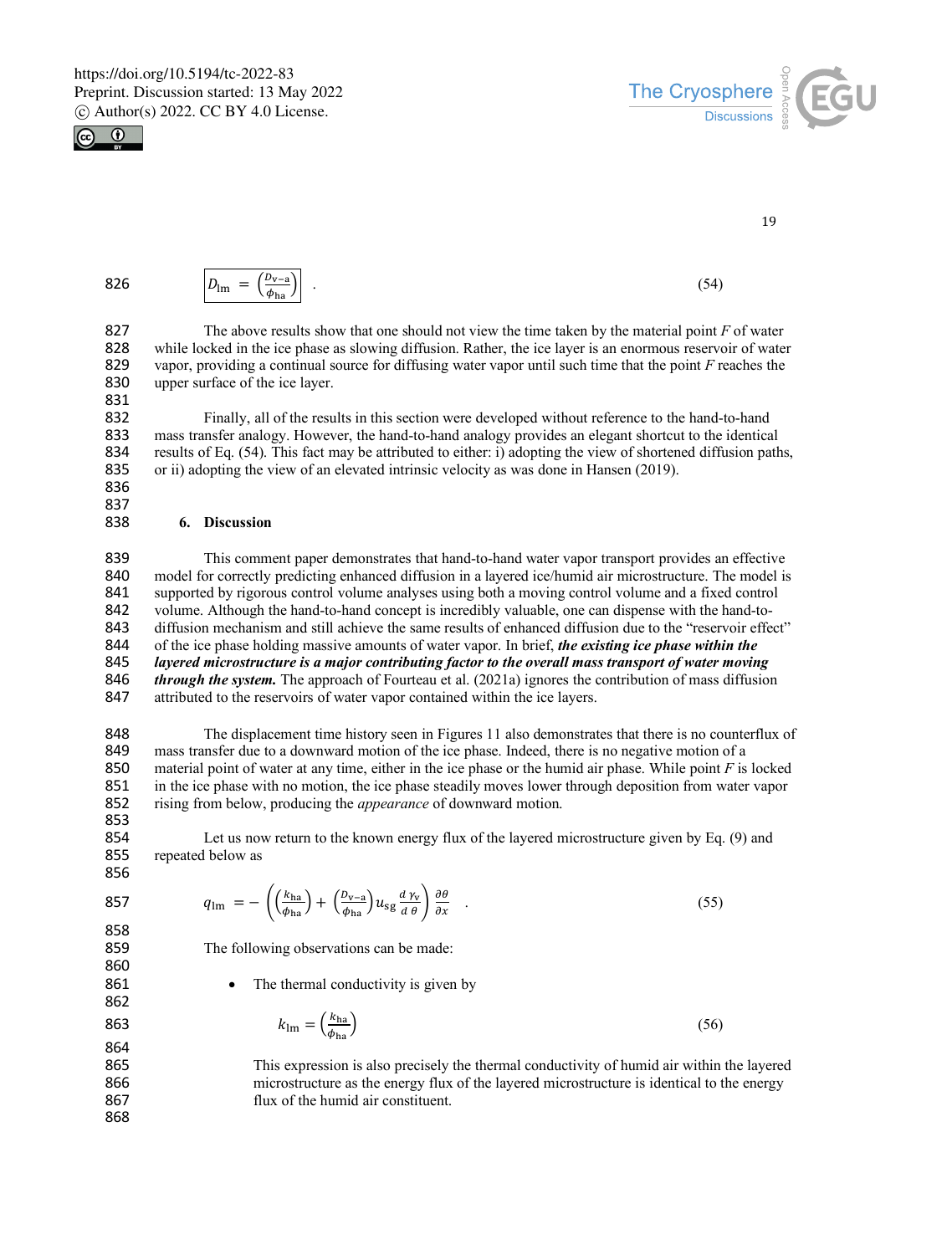



| 869<br>870<br>871                                    | Consistent with a rigorous control volume analysis as well as the material point tracking<br>analysis of Section 5.1, the diffusion coefficient is given by                                                                                                                                                                                                                                                                                                                                                                                                                                                                                                                                                                                                                                                                                                         |
|------------------------------------------------------|---------------------------------------------------------------------------------------------------------------------------------------------------------------------------------------------------------------------------------------------------------------------------------------------------------------------------------------------------------------------------------------------------------------------------------------------------------------------------------------------------------------------------------------------------------------------------------------------------------------------------------------------------------------------------------------------------------------------------------------------------------------------------------------------------------------------------------------------------------------------|
| 872                                                  | $D_{\text{lm}} = \left(\frac{D_{\text{v}-\text{a}}}{\phi_{\text{ho}}} \right)$ .<br>(57)                                                                                                                                                                                                                                                                                                                                                                                                                                                                                                                                                                                                                                                                                                                                                                            |
| 873<br>874<br>875<br>876<br>877<br>878               | The above also represents the diffusion through the humid air constituent of the layered<br>microstructure. In this sense, the decomposition of Eqs. (56) and (57) are identical to the<br>results for humid air as a pure substance put forth by Bird et al. (1960) and outlined in<br>Section 2.2.                                                                                                                                                                                                                                                                                                                                                                                                                                                                                                                                                                |
| 879<br>880<br>881<br>882<br>883<br>884               | A hand-to-hand model of water vapor transport produces the correct diffusion coefficient.<br>Although the hand-to-hand description of Yosida (1955) is visually superb (outstanding in this writer's<br>view), one could dispense with this concept in favor of the "reservoir effect" of water vapor transport.<br>The reservoir effect has the desirable trait that the "nonphysical" nature of hand-to-hand water vapor<br>diffusion is eliminated.                                                                                                                                                                                                                                                                                                                                                                                                              |
| 885<br>886<br>887<br>888<br>889<br>890<br>891<br>892 | Equation (57) shows that diffusion in the layered microstructure is enhanced at all volume<br>fractions compared to diffusion in humid air as a pure substance. The sublimation and deposition of water<br>vapor across ice grains in snow is also clearly present during temperature gradient metamorphism of snow<br>as it is leads to microstructural evolution. Hence, it is entirely possible, indeed probable, for macroscopic<br>water vapor diffusion to be enhanced in snow compared to diffusion in humid air as a pure substance.<br>An analysis suggesting this diffusion enhancement was provided in Hansen (2019). Present work by the<br>author suggests that for an ice volume fraction of 0.3, the normalized diffusion coefficient for snow<br>ranges from approximately 0.9-1.3, depending on the degree to which hand-to-hand mass transport is |
| 893<br>894<br>895<br>896<br>897<br>898<br>899        | present.<br>Efforts to quantify precise values of the diffusion coefficient have been limited by confusion over<br>the definition of this important parameter. The present paper provides the clarity to move forward in a<br>consistent manner.                                                                                                                                                                                                                                                                                                                                                                                                                                                                                                                                                                                                                    |
| 900<br>901                                           | <b>References</b>                                                                                                                                                                                                                                                                                                                                                                                                                                                                                                                                                                                                                                                                                                                                                                                                                                                   |
| 902<br>903<br>904                                    | Bird, R. B., Stewart, W. E., and Lightfoot, E.: Transport Phenomena, John Wiley and Sons, New York,<br>1960.                                                                                                                                                                                                                                                                                                                                                                                                                                                                                                                                                                                                                                                                                                                                                        |
| 905<br>906<br>907<br>908                             | Calonne, N., Geindreau, C., and Flin, F.: Macroscopic modeling for heat and water vapor transport in dry<br>snow by homogenization, J. Phys. Chem. B, 118, 13393-13403, https://doi.org/10.10221/jp5052535,<br>2014.                                                                                                                                                                                                                                                                                                                                                                                                                                                                                                                                                                                                                                                |
| 909<br>910<br>911                                    | Colbeck, S.: The vapor diffusion coefficient for snow, Water Resour. Res., 29, 109-115,<br>https://doi.org/10.1029/92WR02301, 1993.                                                                                                                                                                                                                                                                                                                                                                                                                                                                                                                                                                                                                                                                                                                                 |
| 912<br>913<br>914                                    | Foslien, W.E.: A Modern Mixture Theory Applied to Heat and Mass Transfer in Snow. M.S. thesis,<br>University of Wyoming, 1994.                                                                                                                                                                                                                                                                                                                                                                                                                                                                                                                                                                                                                                                                                                                                      |
| 915<br>916<br>917                                    | Fourteau, K., Domine F., and P. Hagenmuller.: Macroscopic water vapor diffusion is not enhanced in<br>snow, Preprint. Discussion, The Cryosphere, https://doi.org/10.5194/tc-2020-183, 2021a.                                                                                                                                                                                                                                                                                                                                                                                                                                                                                                                                                                                                                                                                       |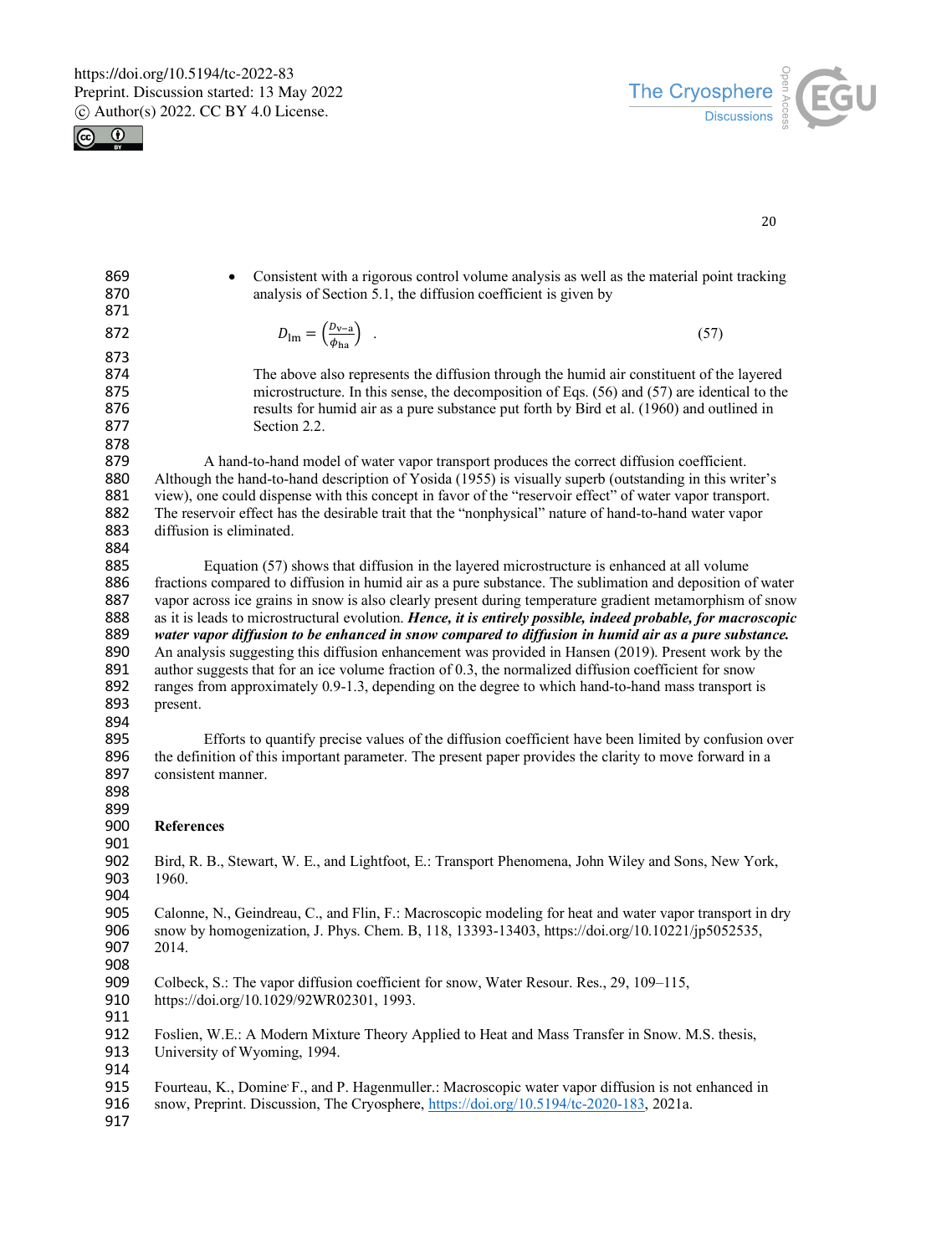



| 918<br>919<br>920<br>921 |                            | Fourteau, K., Domine F., and P. Hagenmuller.: Impact of water vapor diffusion and latent heat on the<br>effective thermal conductivity of snow, Preprint. Discussion, The Cryosphere, https://doi.org/10.5194/tc-<br>2020-317, 2021b.                                               |
|--------------------------|----------------------------|-------------------------------------------------------------------------------------------------------------------------------------------------------------------------------------------------------------------------------------------------------------------------------------|
| 922<br>923<br>924        | 1962.                      | Giddings, J.C. & E. LaChapelle.: The formation rate of depth hoar. J. Geophys. Res., 67 (6), 2377-2383,                                                                                                                                                                             |
| 925<br>926<br>927<br>928 |                            | Hansen, A. C. and Foslien, W.: A macroscale mixture theory analysis of deposition and sublimation rates<br>during heat and mass transfer in dry snow, The Cryosphere, 9, 1857–1878, https://doi.org/10.5194/tc-9-<br>1857-2015, 2015.                                               |
| 929<br>930<br>931        |                            | Hansen, A. C.: Revisiting the vapor diffusion coefficient in dry snow, Preprint. Discussion, The<br>Cryosphere, https://doi.org/10.5194/tc-2019-143, 2019.                                                                                                                          |
| 932<br>933<br>934        |                            | Shertzer, R.H. and E.E. Adams.: A Mass Diffusion Model for Dry Snow Utilizing a Fabric Tensor to<br>Characterize Anisotropy, J. Advances in Modeling Earth Systems, 2018.                                                                                                           |
| 935<br>936<br>937<br>938 |                            | Sommerfeld, R., Friedman, I., and Nilles, M.: The fractionation of natural isotopes during temperature<br>gradient metamorphism of snow, in: The Fractionation of Natural Isotopes During Temperature Gradient<br>Metamorphism of Snow, 95-105, D. Reidel Publishing, Boston, 1987. |
| 939<br>940<br>941        |                            | Sonin, A.A.: Fundamental laws of motion for particles, material volumes, and control volumes, MIT,<br>https://web.mit.edu/2.25/www/pdf/fundamental_laws.pdf, 2003.                                                                                                                  |
| 942<br>943<br>944        |                            | Yosida, Z.: Physical studies of deposited snow: thermal properties I, Tech. rep., Institute of low<br>temperature science, Hokkaido University, Japan, 1955.                                                                                                                        |
| 945<br>946<br>947        |                            | Nomenclature                                                                                                                                                                                                                                                                        |
| 948                      |                            | <b>Latin Letters</b>                                                                                                                                                                                                                                                                |
| 949                      | D                          | diffusion coefficient                                                                                                                                                                                                                                                               |
| 950                      | $\boldsymbol{k}$           | thermal conductivity                                                                                                                                                                                                                                                                |
| 951                      | n                          | unit normal                                                                                                                                                                                                                                                                         |
| 952                      | q                          | energy flux                                                                                                                                                                                                                                                                         |
| 953                      | $\mathfrak{t}$             | time                                                                                                                                                                                                                                                                                |
| 954                      | $u_{sg}$                   | latent heat of sublimation of ice                                                                                                                                                                                                                                                   |
| 955                      | $\boldsymbol{\mathcal{V}}$ | velocity                                                                                                                                                                                                                                                                            |
| 956                      | $\boldsymbol{x}$           | macroscale coordinate                                                                                                                                                                                                                                                               |
| 957                      |                            |                                                                                                                                                                                                                                                                                     |
| 958                      |                            |                                                                                                                                                                                                                                                                                     |
| 959                      |                            | <b>Greek Symbols</b>                                                                                                                                                                                                                                                                |
| 960                      | ξ                          | microscale coordinate                                                                                                                                                                                                                                                               |
| 961                      | $\gamma_{\rm v}$           | density of vapor component                                                                                                                                                                                                                                                          |
| 962                      | $\rho$                     | density                                                                                                                                                                                                                                                                             |
| 963                      | $\theta$                   | absolute temperature                                                                                                                                                                                                                                                                |
| 964                      | $\phi_\alpha$              | volume fraction of constituent $\alpha$                                                                                                                                                                                                                                             |
| 965                      |                            |                                                                                                                                                                                                                                                                                     |
| 966                      |                            | <b>Superscripts</b>                                                                                                                                                                                                                                                                 |
| 967                      | (c)                        | conduction                                                                                                                                                                                                                                                                          |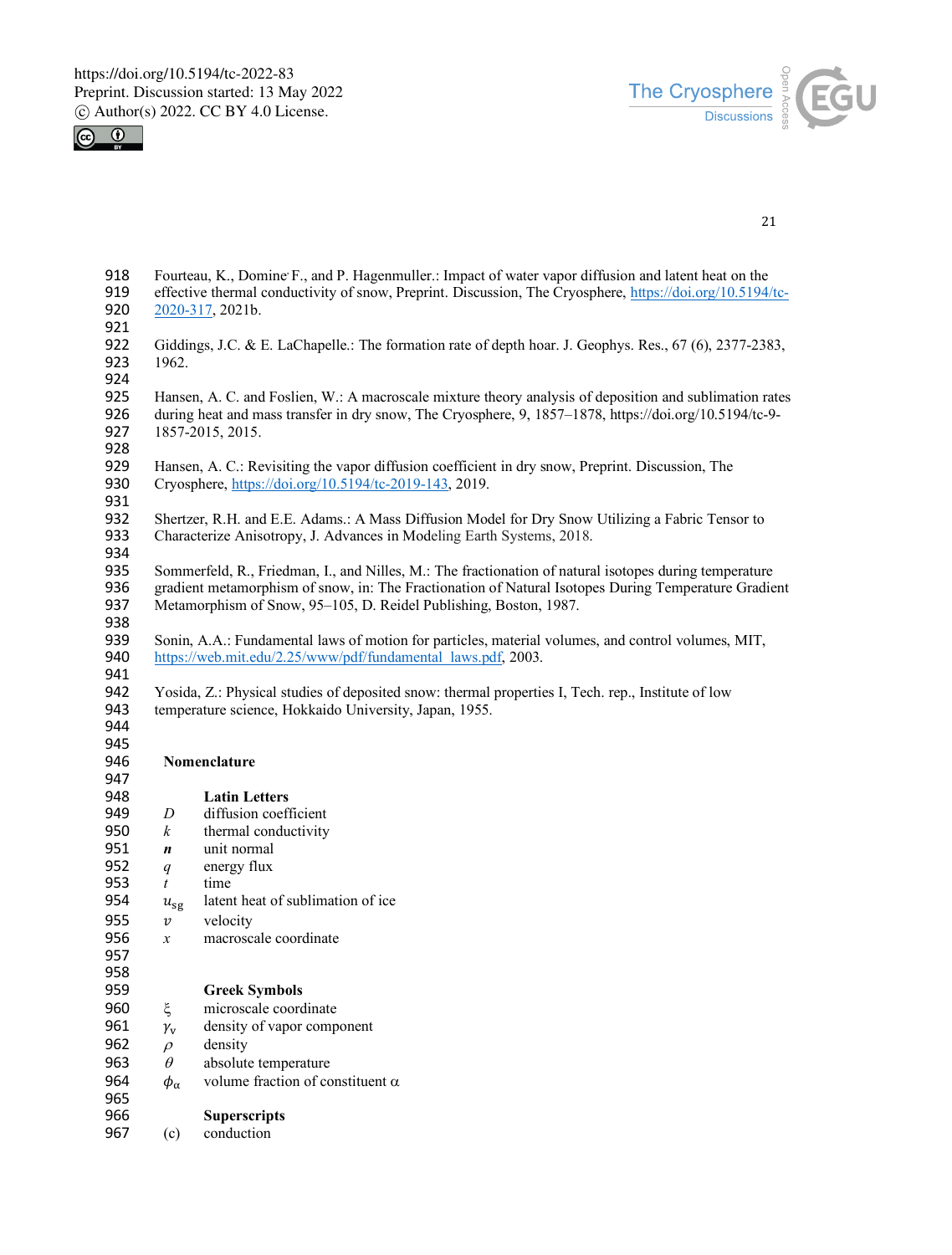



| 969<br>970<br><b>Subscripts</b><br>971<br>C<br>reference frame moving with ice front<br>972<br>f<br>advancing ice front due to ice accretion |  |
|----------------------------------------------------------------------------------------------------------------------------------------------|--|
|                                                                                                                                              |  |
|                                                                                                                                              |  |
|                                                                                                                                              |  |
|                                                                                                                                              |  |
| i<br>973<br>ice constituent                                                                                                                  |  |
| 974<br>humid air constituent<br>ha                                                                                                           |  |
| 975<br>layered microstructure<br>1m                                                                                                          |  |
| 976<br>vapor component within humid air<br>v                                                                                                 |  |
| 977<br>water vapor in air<br>v-a                                                                                                             |  |
| 978<br>S<br>snow                                                                                                                             |  |
| 979                                                                                                                                          |  |
| 980                                                                                                                                          |  |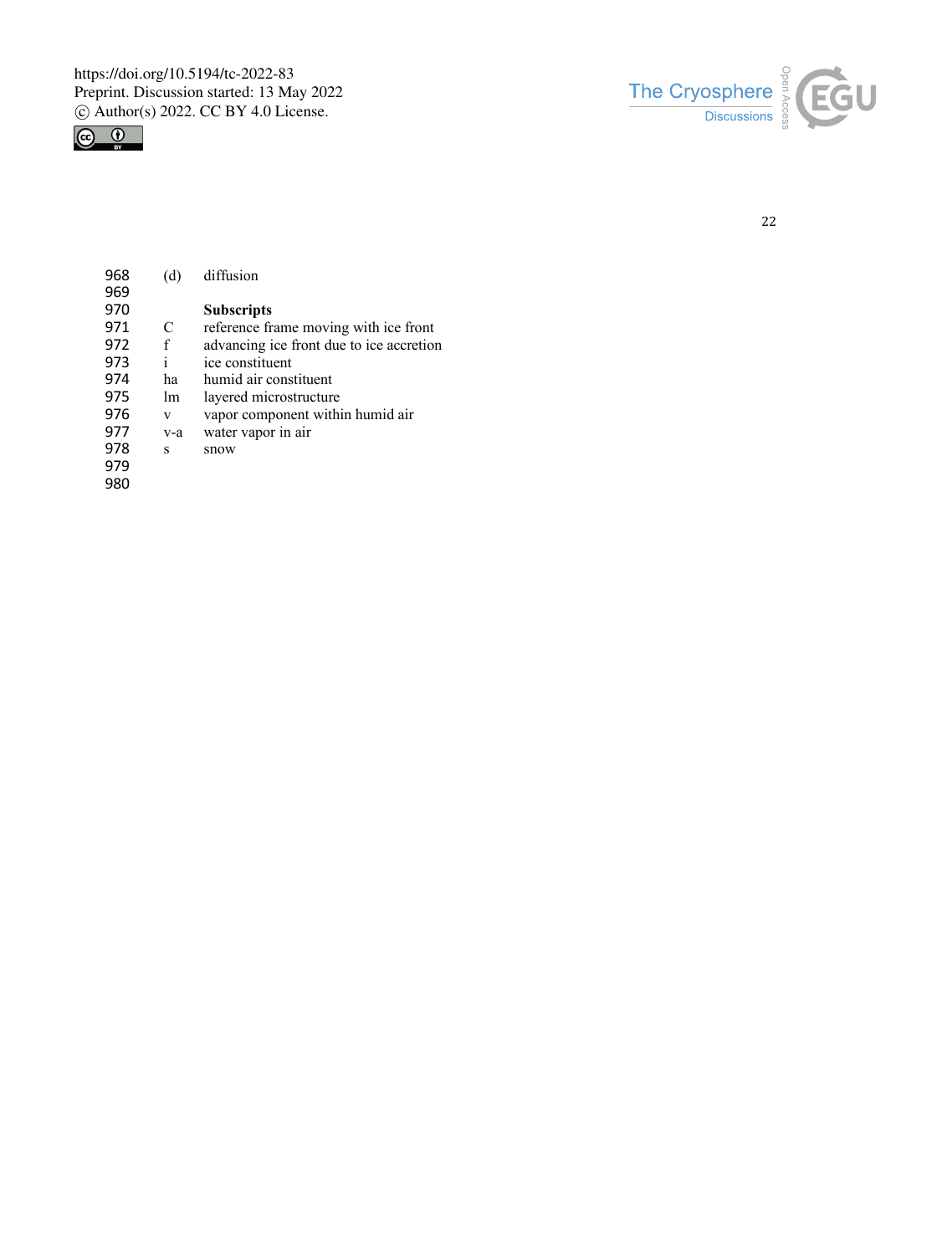



| 981          | <b>List of Figures</b> |                                                                                                                                                                                                       |  |
|--------------|------------------------|-------------------------------------------------------------------------------------------------------------------------------------------------------------------------------------------------------|--|
| 982          |                        |                                                                                                                                                                                                       |  |
| 983          |                        | Figure 1. Water vapor transport mechanisms in snow exhibiting: a) hand-to-hand water vapor transport                                                                                                  |  |
| 984          |                        | (red arrows) involving continuous sublimation and condensation of water vapor and, b) water                                                                                                           |  |
| 985          |                        | vapor passing around ice grains (green arrows).                                                                                                                                                       |  |
| 986          |                        |                                                                                                                                                                                                       |  |
| 987<br>988   |                        | Figure 2. (a) Layered ice/humid air microstructure shown in green bounded by solid ice blocks. (b) A<br>macroscale continuum point of the layered microstructure showing the presence of both ice and |  |
| 989          |                        |                                                                                                                                                                                                       |  |
| 990          |                        | humid layers.                                                                                                                                                                                         |  |
| 991          |                        | Figure 3. Arbitrary fixed region $R$ showing a surface flux of the vector field, $F$ , leaving the boundary                                                                                           |  |
| 992          |                        | defined by the surface, $\partial \mathcal{R}$ .                                                                                                                                                      |  |
| 993          |                        |                                                                                                                                                                                                       |  |
| 994          |                        | Figure 4. A comparison of the exact and approximate forms of the normalized energy flux of the layered                                                                                                |  |
| 995          |                        | microstructure. Note that the exact energy flux converges to the known energy flux for the case                                                                                                       |  |
| 996          |                        | of solid ice.                                                                                                                                                                                         |  |
| 997          |                        |                                                                                                                                                                                                       |  |
| 998          |                        | Figure 5. (a) Layered microstructure shown in green bounded by solid ice blocks. (a) Coincident fixed                                                                                                 |  |
| 999          |                        | and moving control volumes at time $t = 0$ , shown by the dashed line. (b) Fixed control volume                                                                                                       |  |
| 1000         |                        | (red) and moving control volume (green) advancing with the ice front at time $t$ .                                                                                                                    |  |
| 1001         |                        |                                                                                                                                                                                                       |  |
| 1002         |                        | Figure 6. (a) Humid air as a pure substance under a temperature gradient showing an advancing ice front                                                                                               |  |
| 1003         |                        | of length $\ell$ occurring in a characteristic time $\tau$ . (b) A layered microstructure with ice volume                                                                                             |  |
| 1004         |                        | fraction $\phi_i = 1/3$ showing an advancing ice front of length 1.5 $\ell$ occurring in the same                                                                                                     |  |
| 1005         |                        | characteristic time $\tau$ as for humid air alone shown in (a)—see the discussion in Section 4.2.                                                                                                     |  |
| 1006         |                        |                                                                                                                                                                                                       |  |
| 1007         |                        | Figure 7. (a) Unit cell with a moving control volume that advances downward with the moving ice front                                                                                                 |  |
| 1008         |                        | cause by ice accumulation on the lower surface of the ice constituent. (b) Alternate                                                                                                                  |  |
| 1009         |                        | configuration of the unit cell where the moving control volume extends through the middle of                                                                                                          |  |
| 1010         |                        | the ice phase.                                                                                                                                                                                        |  |
| 1011         |                        |                                                                                                                                                                                                       |  |
| 1012         |                        | Figure 8. Fixed control volume showing a unit cell with: (a) the ice phase at time $t = 0$ , and (b) the ice                                                                                          |  |
| 1013         |                        | phase at a later time, $t$ .                                                                                                                                                                          |  |
| 1014         |                        |                                                                                                                                                                                                       |  |
| 1015         |                        | Figure 9. (a) Fixed control volume of characteristic length $1.5\ell$ , filling with the advancing ice front in                                                                                       |  |
| 1016         |                        | time $\tau$ , (b) Fixed control volume enclosing the lower solid ice/ice mixture boundary where                                                                                                       |  |
| 1017         |                        | sublimation is occurring.                                                                                                                                                                             |  |
| 1018         |                        |                                                                                                                                                                                                       |  |
| 1019         |                        | Figure 10. Vertical displacement versus time for two material points of water. At time t', the ice phase                                                                                              |  |
| 1020         |                        | has turned over entirely showing the apparent downward motion of ice while the mass flux is                                                                                                           |  |
| 1021         |                        | monotonically increasing (nonnegative) for all time.                                                                                                                                                  |  |
| 1022         |                        |                                                                                                                                                                                                       |  |
| 1023<br>1024 |                        | Figure 11. Motion of a continuum material point, $F$ , of water as it traverses through humid air, is locked                                                                                          |  |
| 1025         |                        | within an ice layer, and then is released via sublimation to again traverse through humid air to<br>reach the upper boundary of solid ice.                                                            |  |
| 1026         |                        |                                                                                                                                                                                                       |  |
|              |                        |                                                                                                                                                                                                       |  |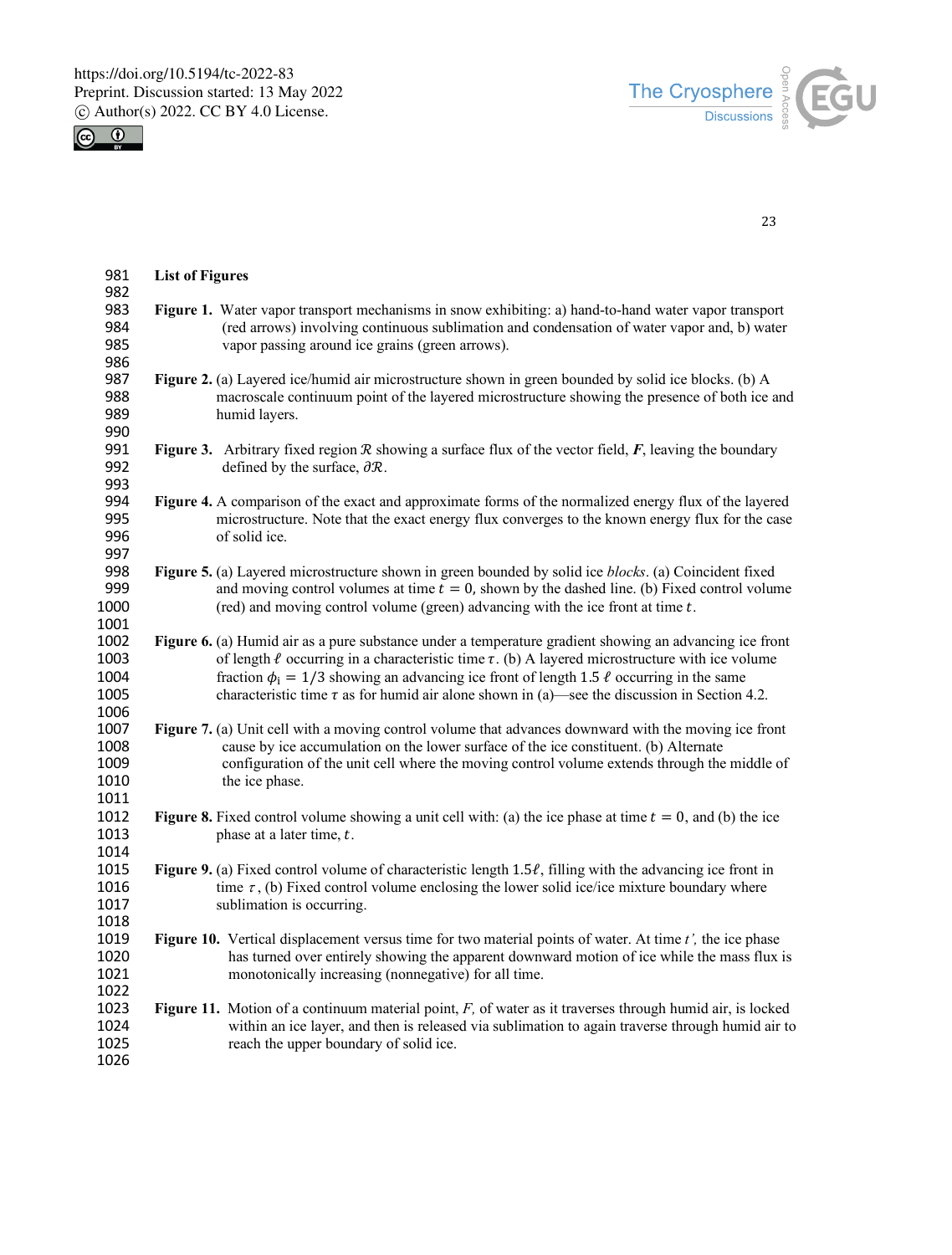



24

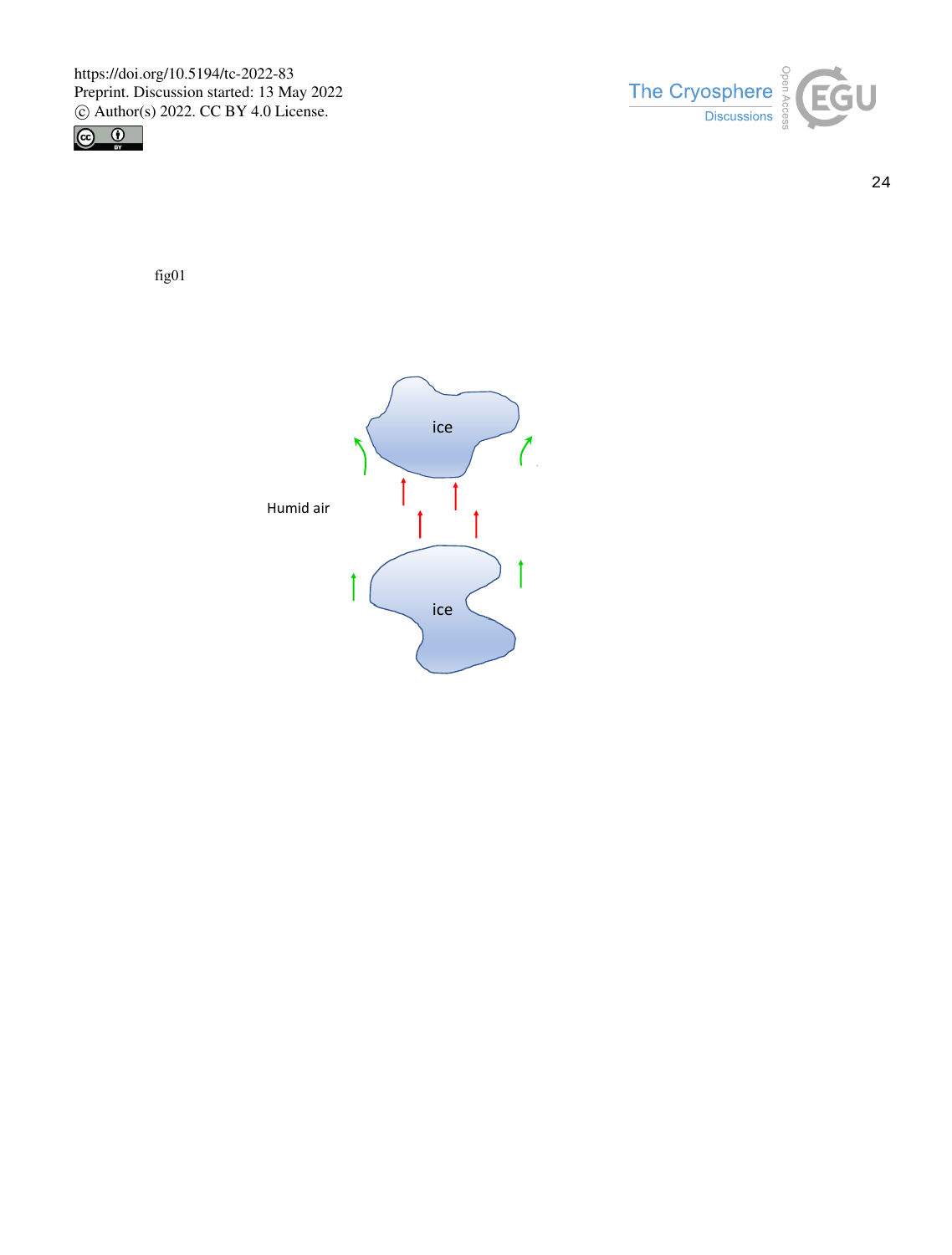



25

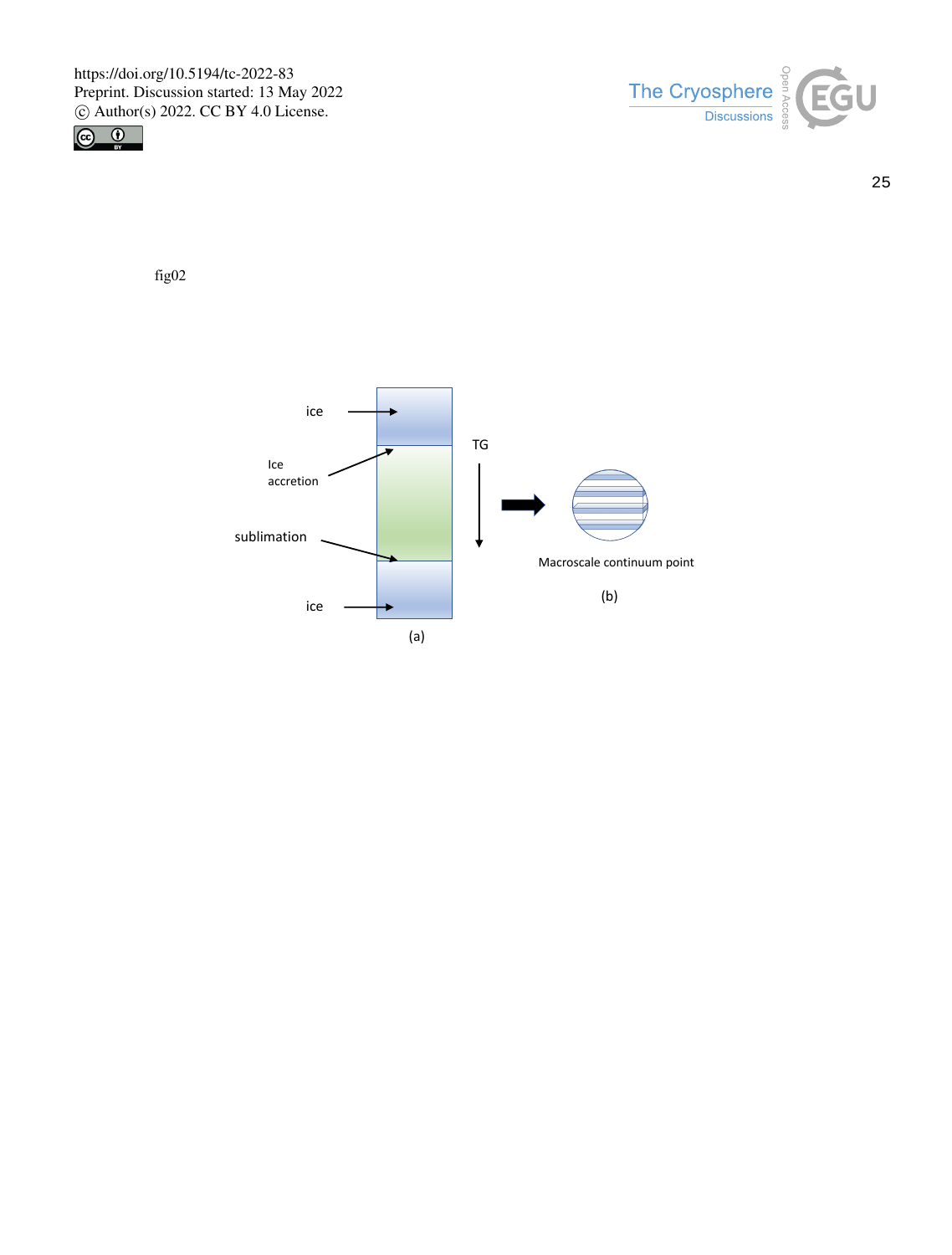



26

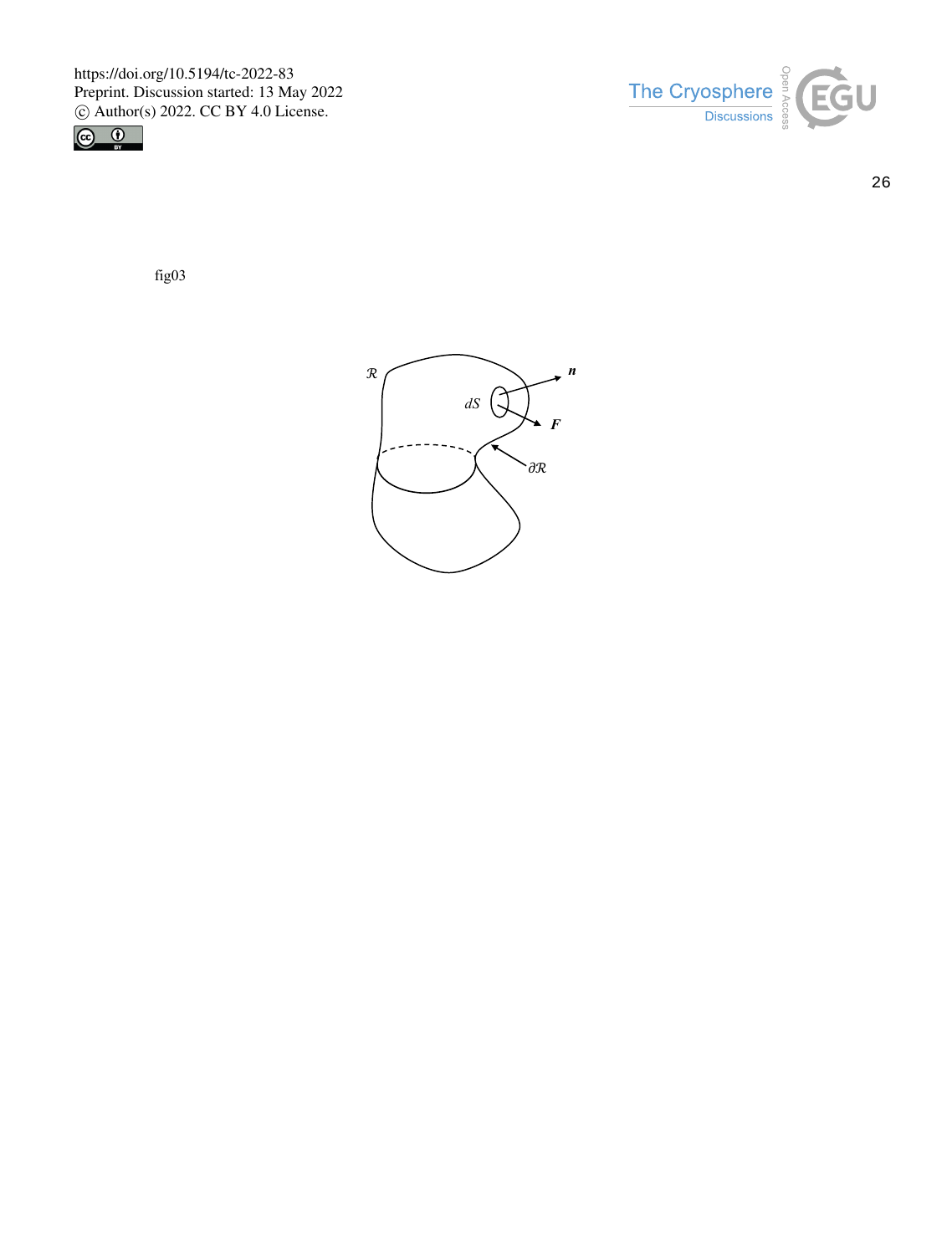



27

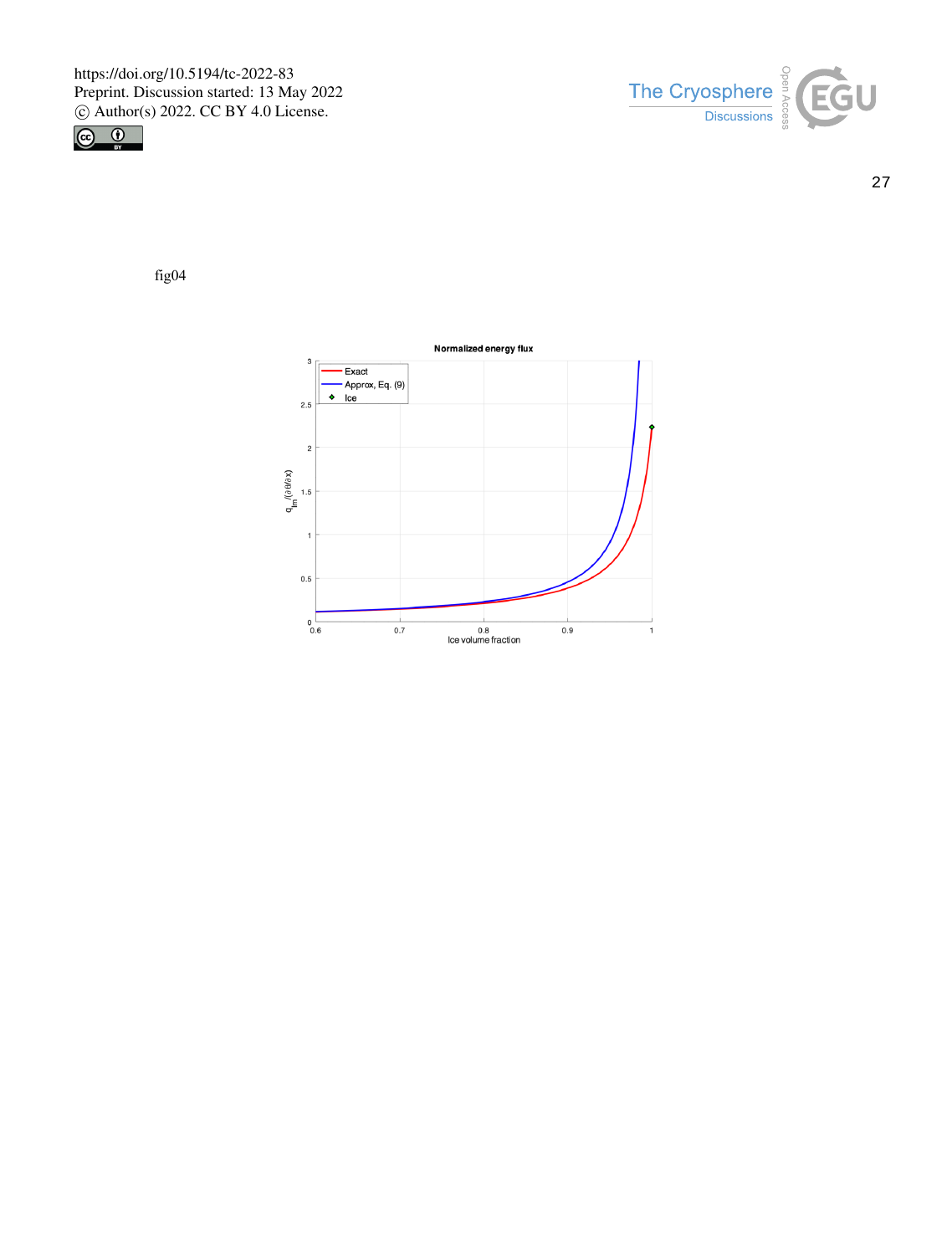



28

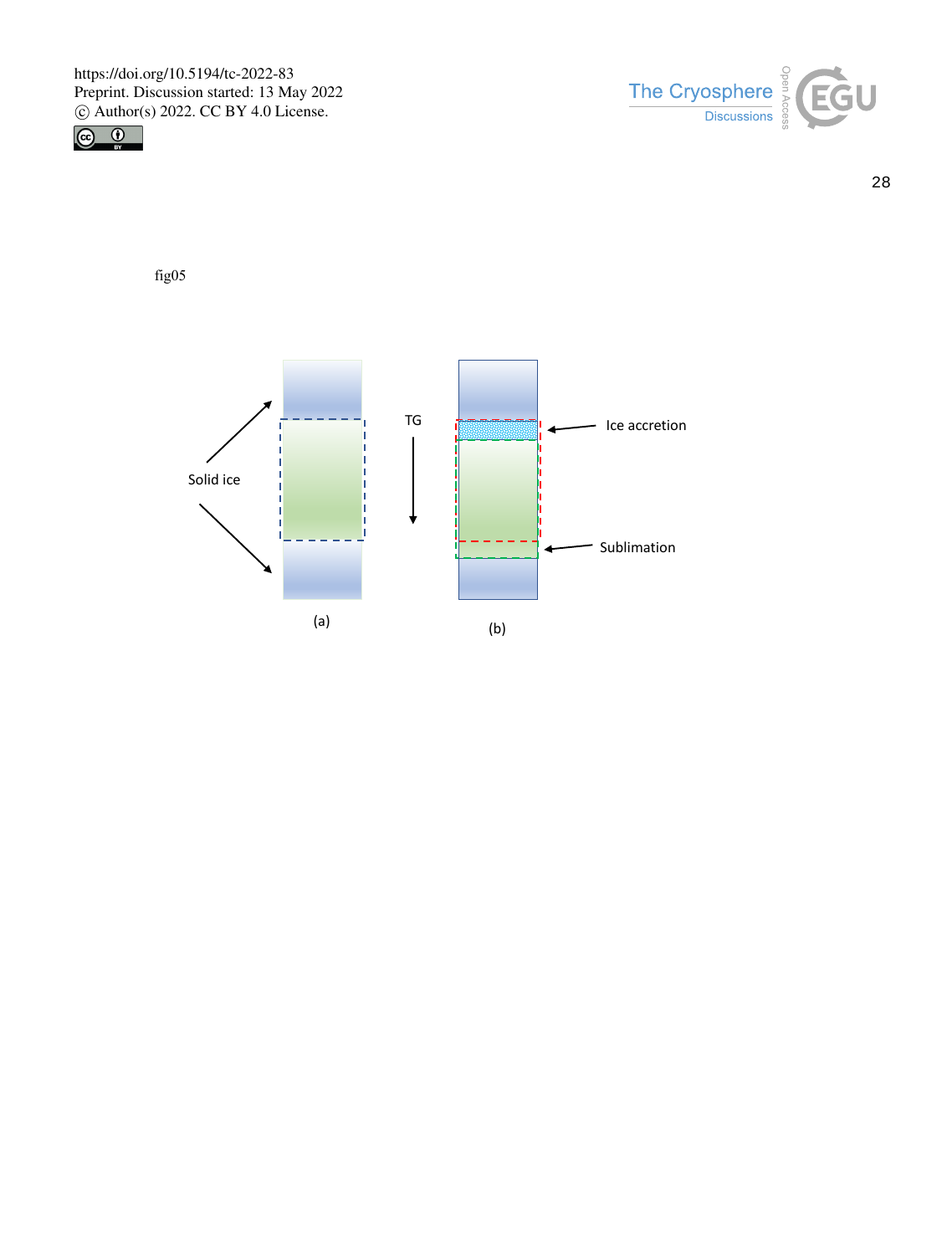



29

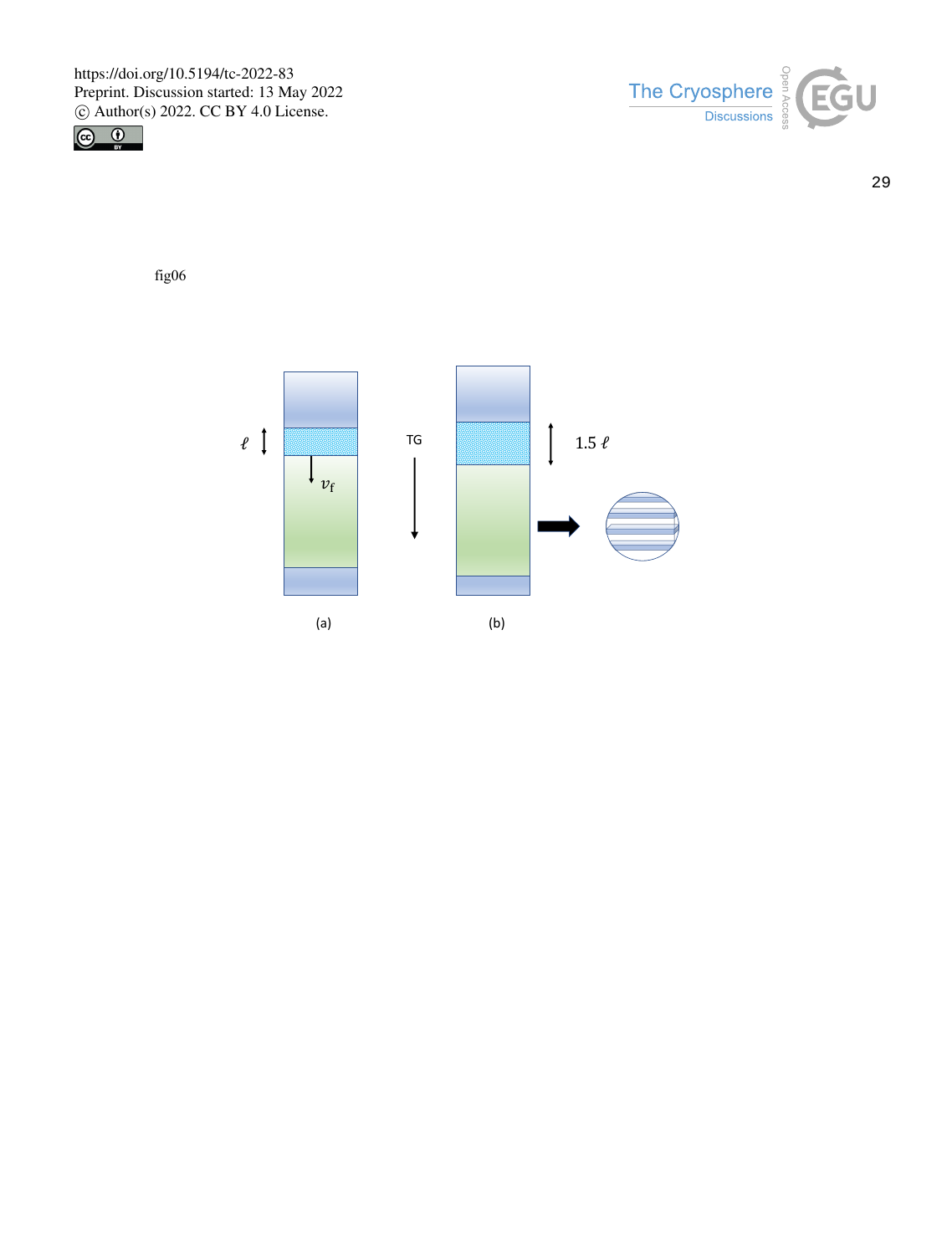



30

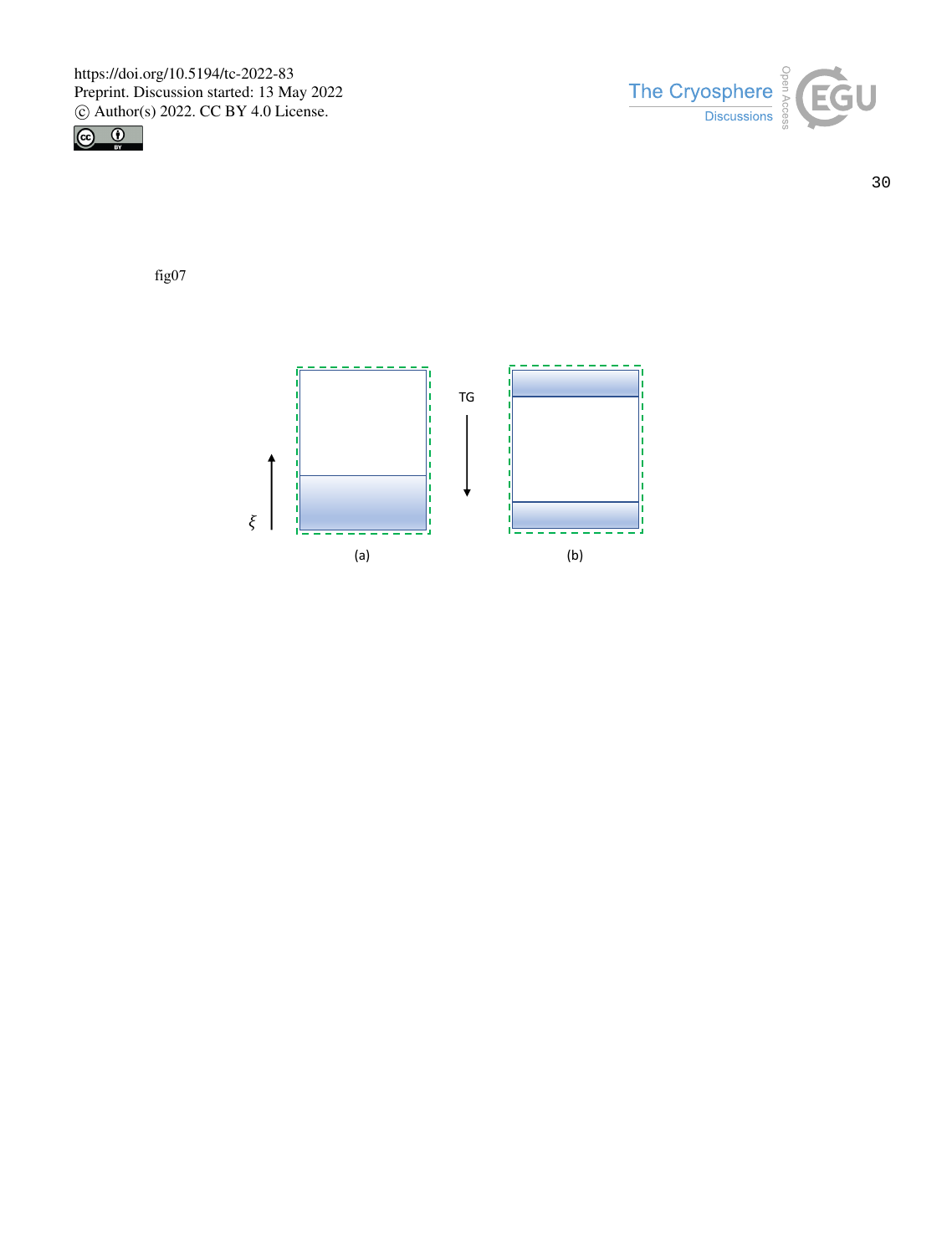



31

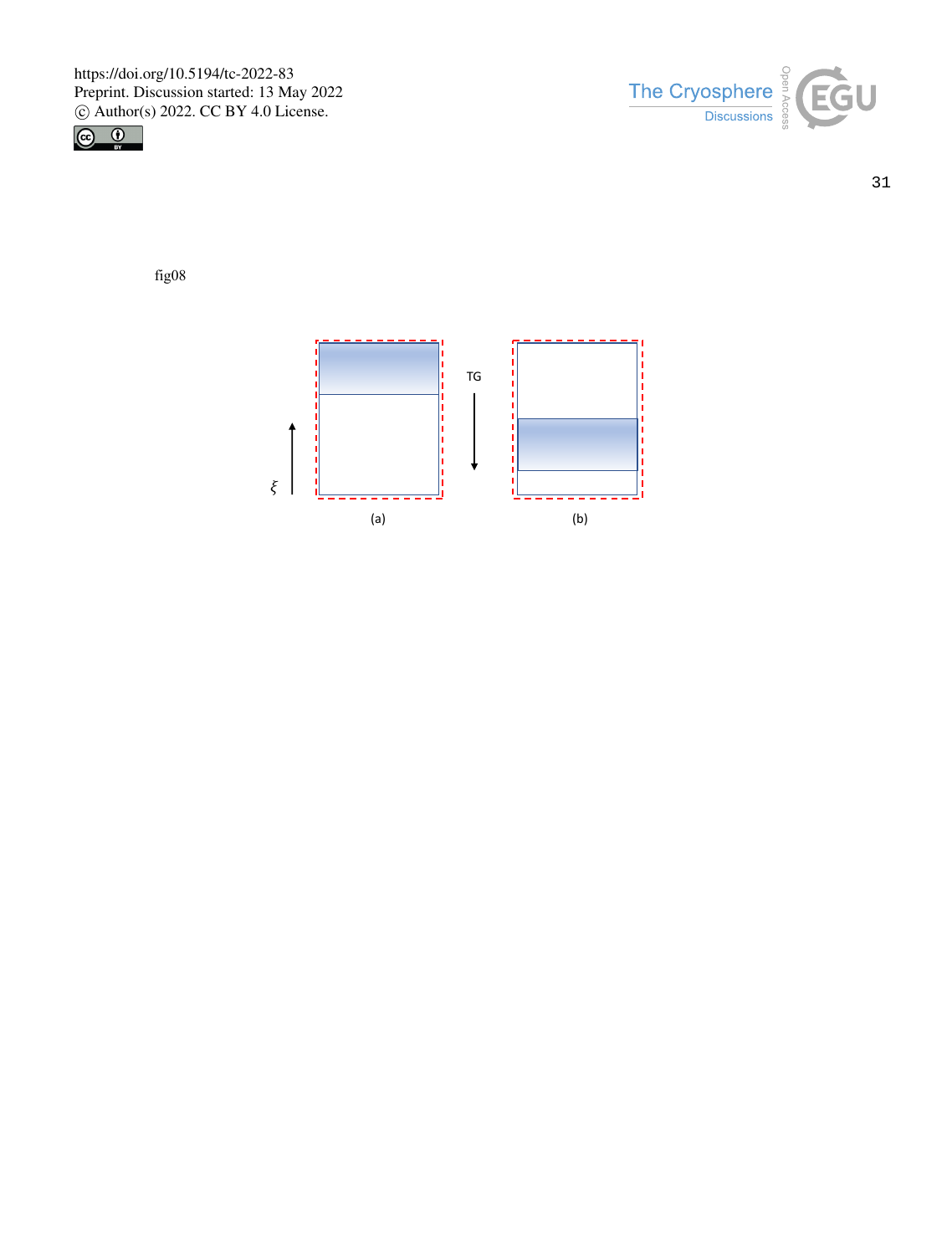



32

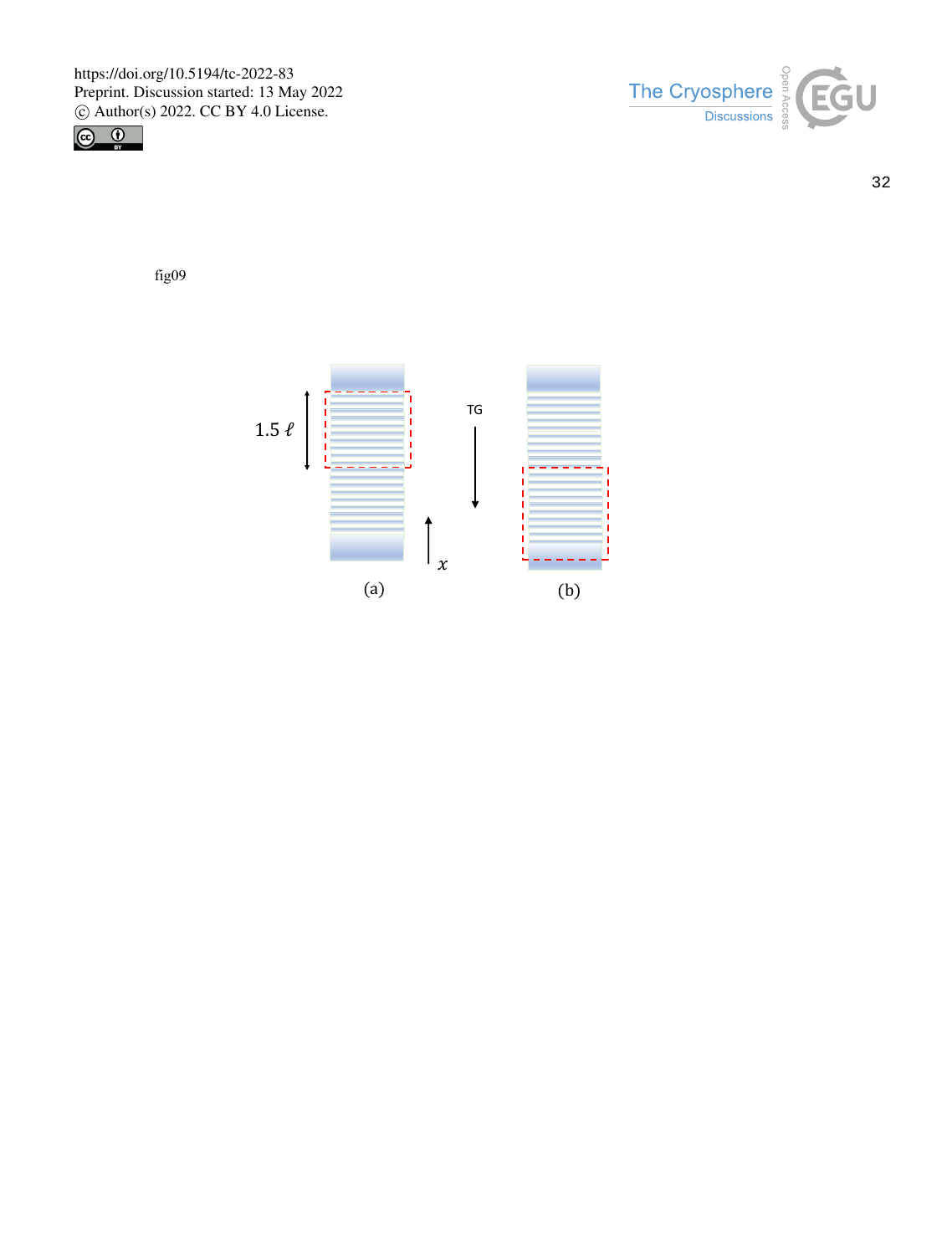